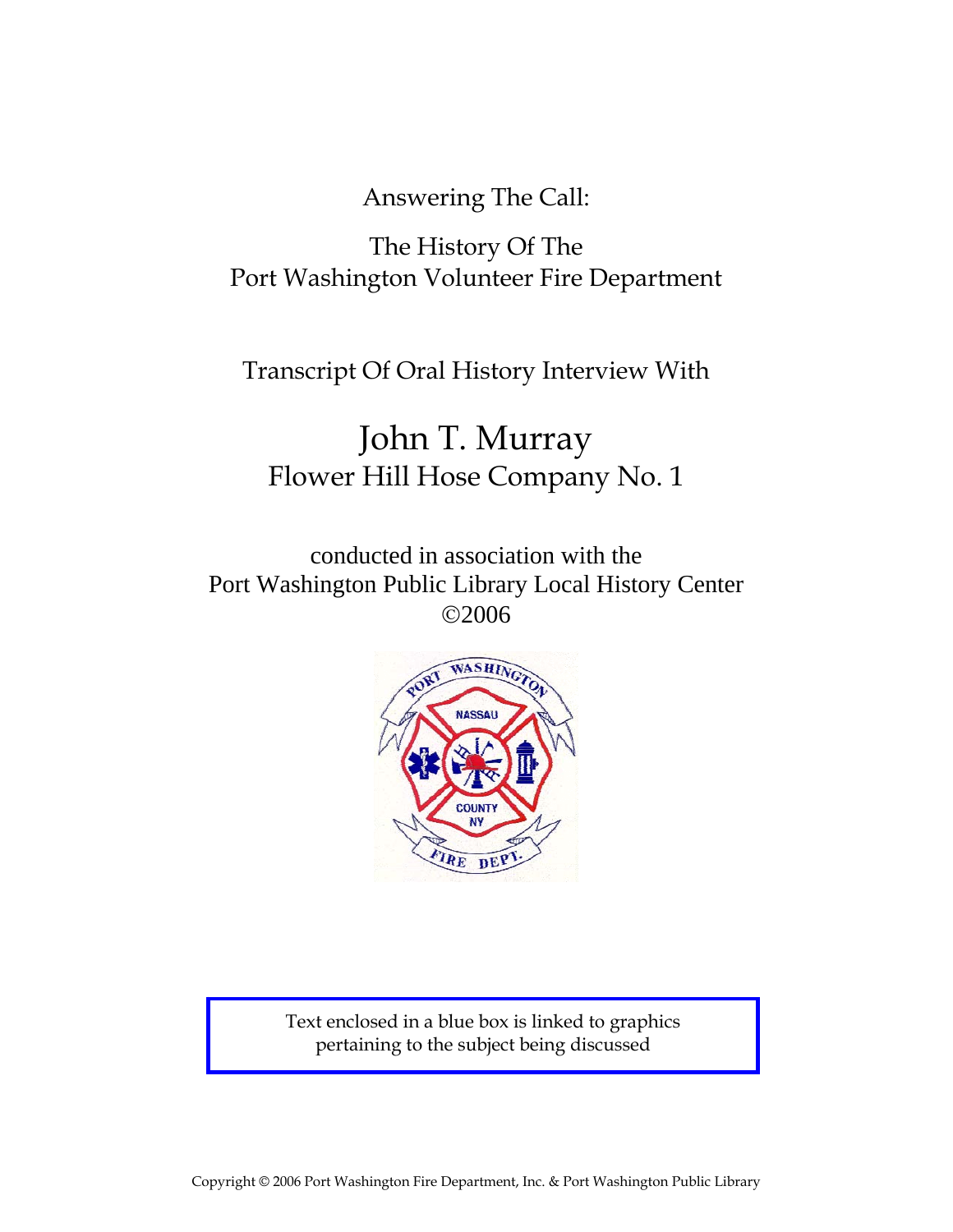Interview with John T. Murray by Sally Olds pk July 12, 2004

Q: Today is Monday, July 12th, 2004. My name is Sally Olds. This is an interview with John T. Murray. The interview is taking place at the Port Washington Public Library. Can you please say your name?

John T. Murray: John Murray.

Q: And which fire company are you a member of?

- JTM: Flower Hill Hose Company.
- Q: What was it like growing up in Port Washington?
- JTM: A lot better than it is now.
- Q: And why?
- JTM: Oh, everyone was close to one another, and it was more community-oriented. Not segregated, like it is now.
- Q: Did anything happen in your childhood that made you want to become a firefighter?
- JTM: Well, I had three cousins that were members in the Fire Department. One was an ex-[Chief. And that gave me some interest. And then when the Berg fire blew up down here,](http://www.pwfdhistory.com/trans/murrayj_trans/news_hewitt_1940-05_web.jpg)  I was in school across the street.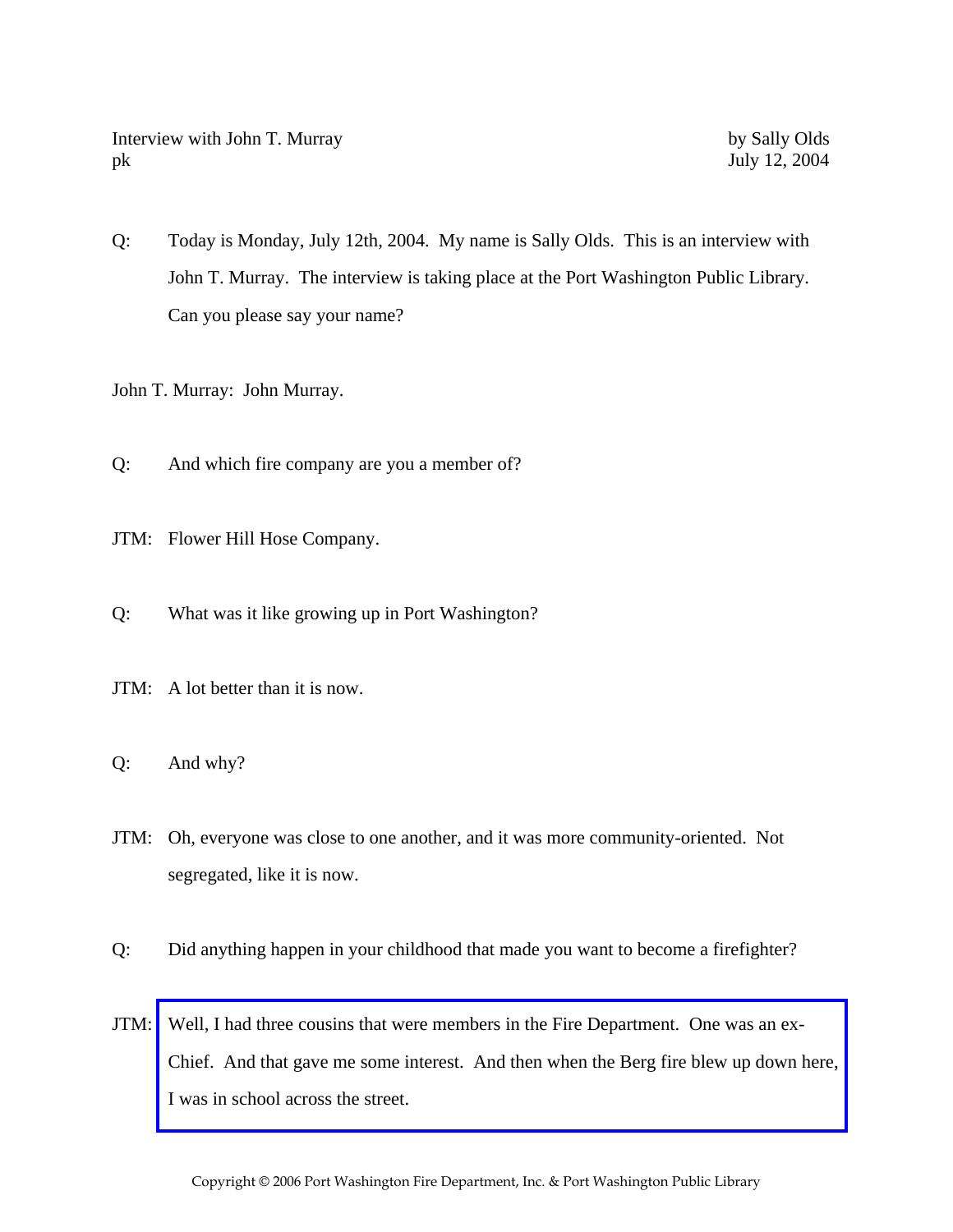JTM: Berg's.

Q: Berg's Oil.

- Q: And, so did you see it from where you were?
- JTM: Oh, no. They made us get out of--evacuate the school at that time. I was only a youngster then. Being that my cousins were in it, and I thought that I should follow.
- Q: What kinds of things did your cousins tell you about firefighting?
- JTM: Well, there was a lot of different things going on besides firefighting. Ball games and other activities within companies. And everything was socializing around the Fire Department in those years. Very nice.
- Q: So, do you think the social aspect of being in the Fire Department is a big attraction for people?
- JTM: Well, yes. Because once you join, your friends usually join, and, you know, that's the way it was. There was nothing else here back in those days. And in '49 when I got in, there was not much around.
- Q: How old were you when you joined?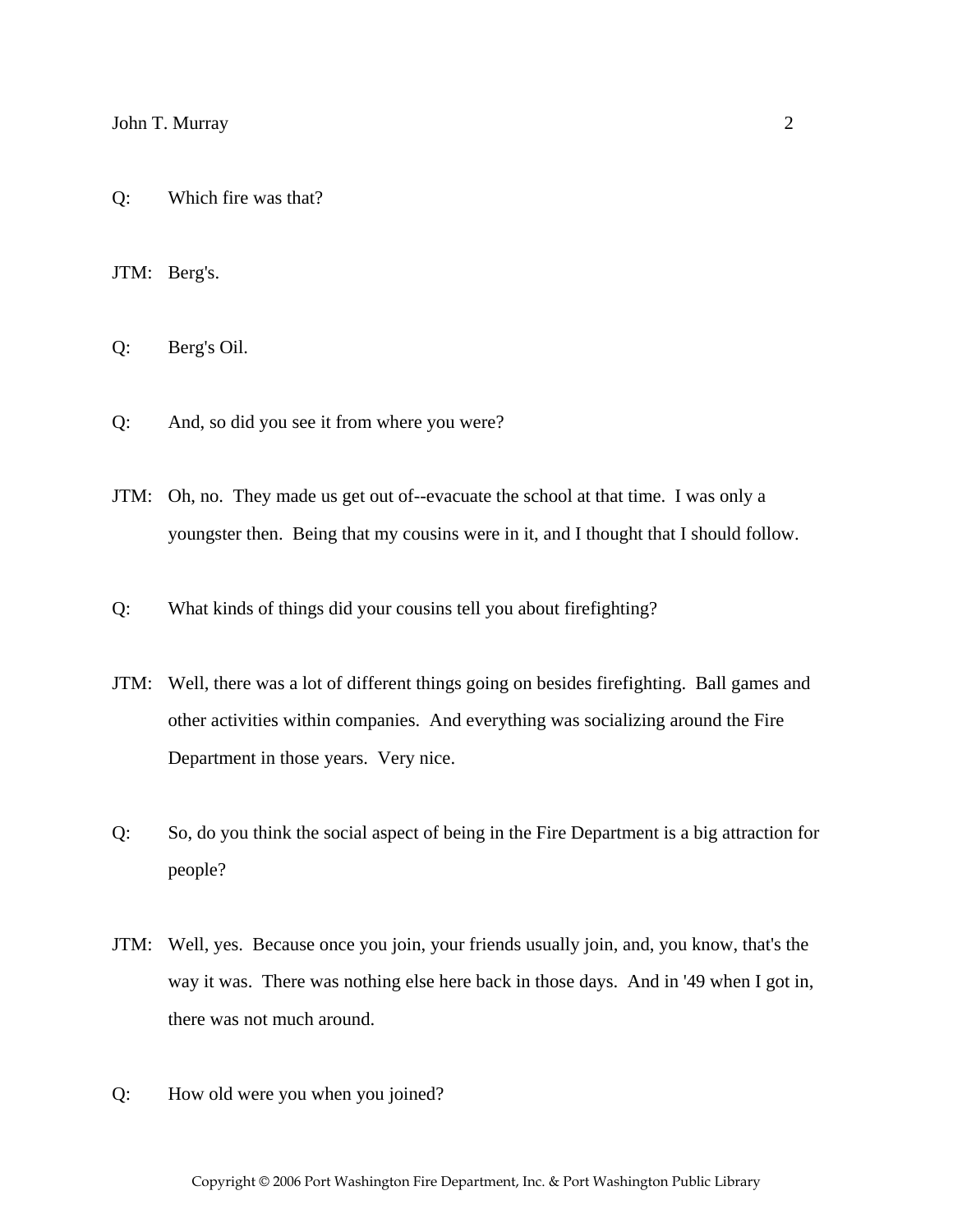JTM: Twenty.

- Q: And do you remember your early days in the Department?
- JTM: Oh, yeah, sure.
- Q: What were they like?
- JTM: Well, I worked right around the corner from the firehouse. So I could go to alarms Monday through Thursday. My boss would let me go. Friday and Saturday, no. I would be one of the first to respond if I was right around the corner. That was fun.
- Q: Where were you working?
- JTM: At the Giresi's Market [Epicure Market, James Giresi, owner).
- Q: And where was that?
- JTM: 92 Main Street. It's not there anymore. I was there all told for fifteen years.
- Q: Fifteen? And what did you do there?
- JTM: I was the delivery service, and we had some business! A hundred and ten deliveries on a Saturday. No coffee breaks. No nothing. Work.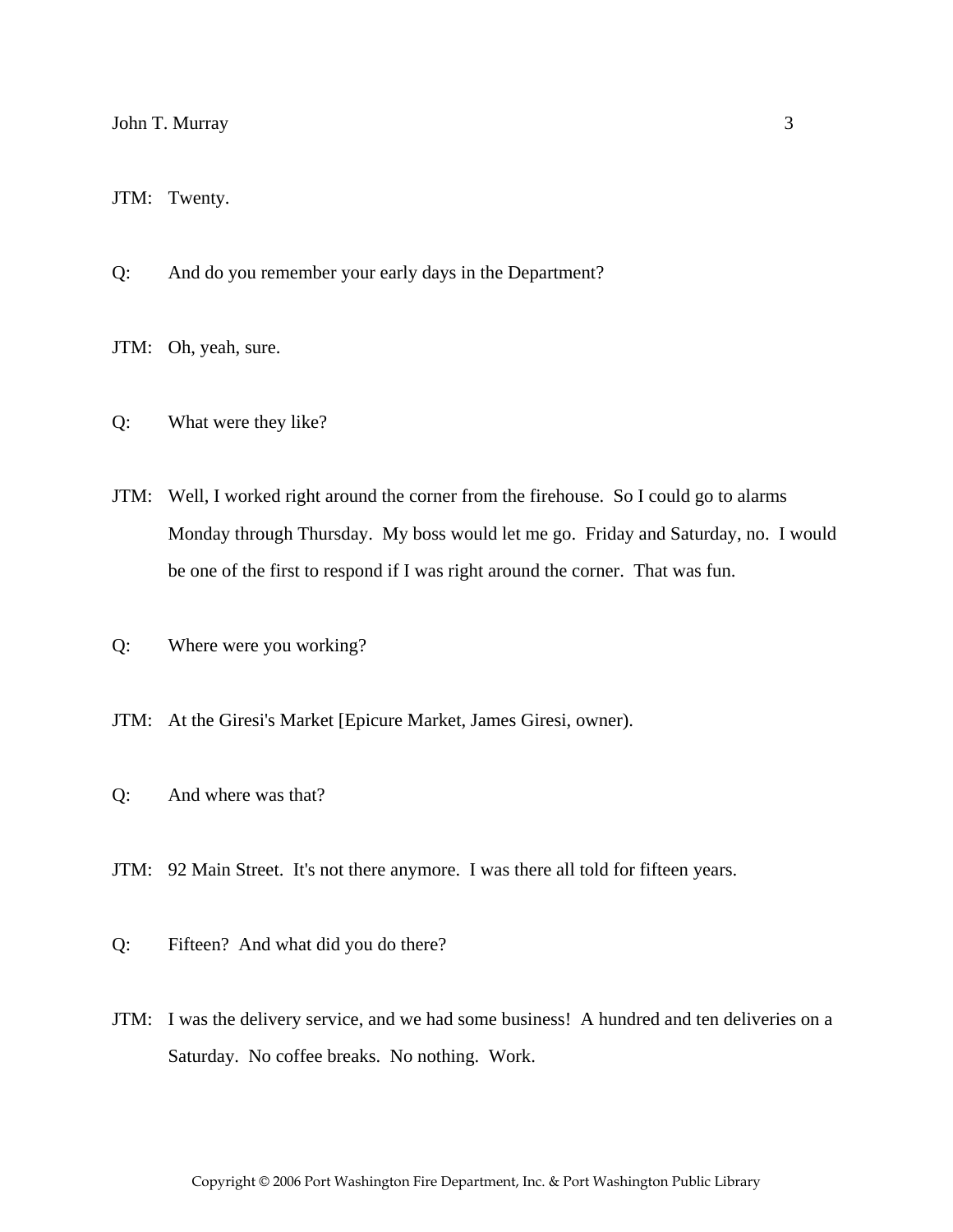Q: So, is that why you couldn't respond to fire alarms on the weekends?

JTM: Yes. And that was fine. My boss was also a member in the Fire Department.

Q: What was his name?

- JTM: Mr. Giresi--Jimmy Giresi--G-I-R-E-S-I.
- Q: And was he also in Flower Hill?

JTM: No, he belonged to Atlantic Hook and Ladder Company.

Q: What were the differences between the companies?

- JTM: Well, most of them were family oriented. Went from father to son to grandson. Later on, it's just whoever was around. Attitudes change. People change.
- Q: What are some of the biggest changes you've seen in the Department in your years?
- JTM: Less respect for elders. And wanting to be very self-centered. Self-centered today. And I'd rather not say too much about that.
- Q: Okay. Just let me ask you one question. If you don't want to answer it, it's okay. Did you find this among the firefighters also, as opposed to the general public?
- JTM: With the firefighters, it's just that the younger ones don't seem to recognize what it's all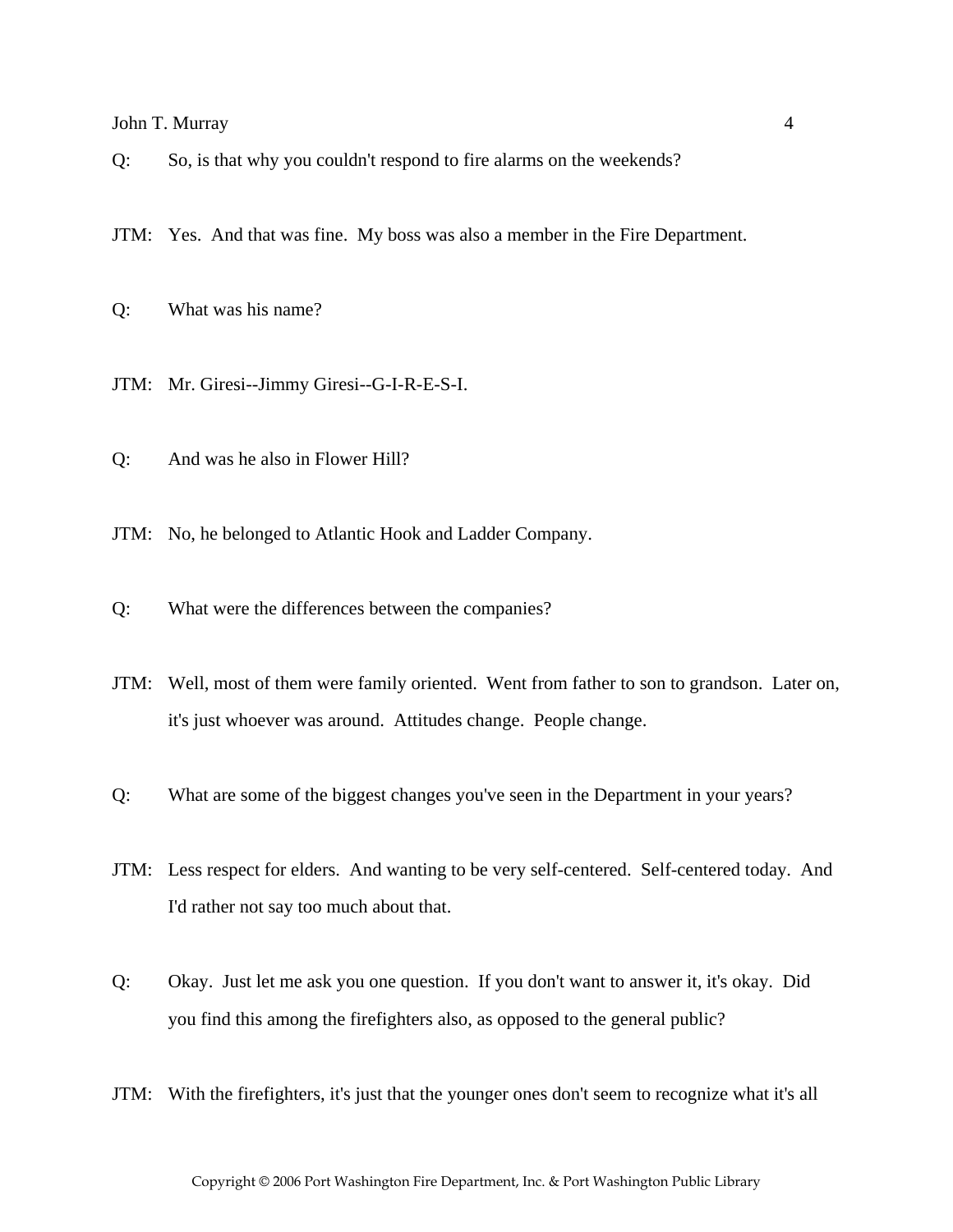about. They think it's fun and games. It's not. There's more to just firefighting. Because when the fire whistles blow, they don't care who you are, as long as you respond and do what you're supposed to do. But the attitude while we're not firefighting is "no fooling around". When we were invited in, they used to tell you that this is what you do and this is what you shouldn't do. But they don't want to be bothered.

Q: Like what did they tell you you should not do?

JTM: Years ago?

Q: Yeah.

- JTM: If you were in a parade, you behaved like a gentleman and you respected the man next to you and you acted accordingly. Which meant you behaved. And the same thing when you went to a fire, and you didn't try to be a hero or a show-off or whatever. Today it's different.
- Q: Do you remember the first fire you went to?
- JTM: [A real big one? Yes. I'm trying to think which one. Well, one later on in years was the](http://www.pwfdhistory.com/trans/murrayj_trans/nday860319_pz_web.pdf)  Sands Point Yacht Club or Bath and Tennis Club, it used to be. And that one burned to the ground. We were there at least four or five hours. And there was others, but then [they had one up in, across from North Hempstead Country Club where a young lady lost](http://www.pwfdhistory.com/trans/murrayj_trans/pwfd_news059.pdf)  her life going back in the house for a doll. That one was bad. And then, there's another one on Bayview Avenue where they had a gas leak in the house and the house went up and turned around and what strikes in my mind is this lady laying at the front door, and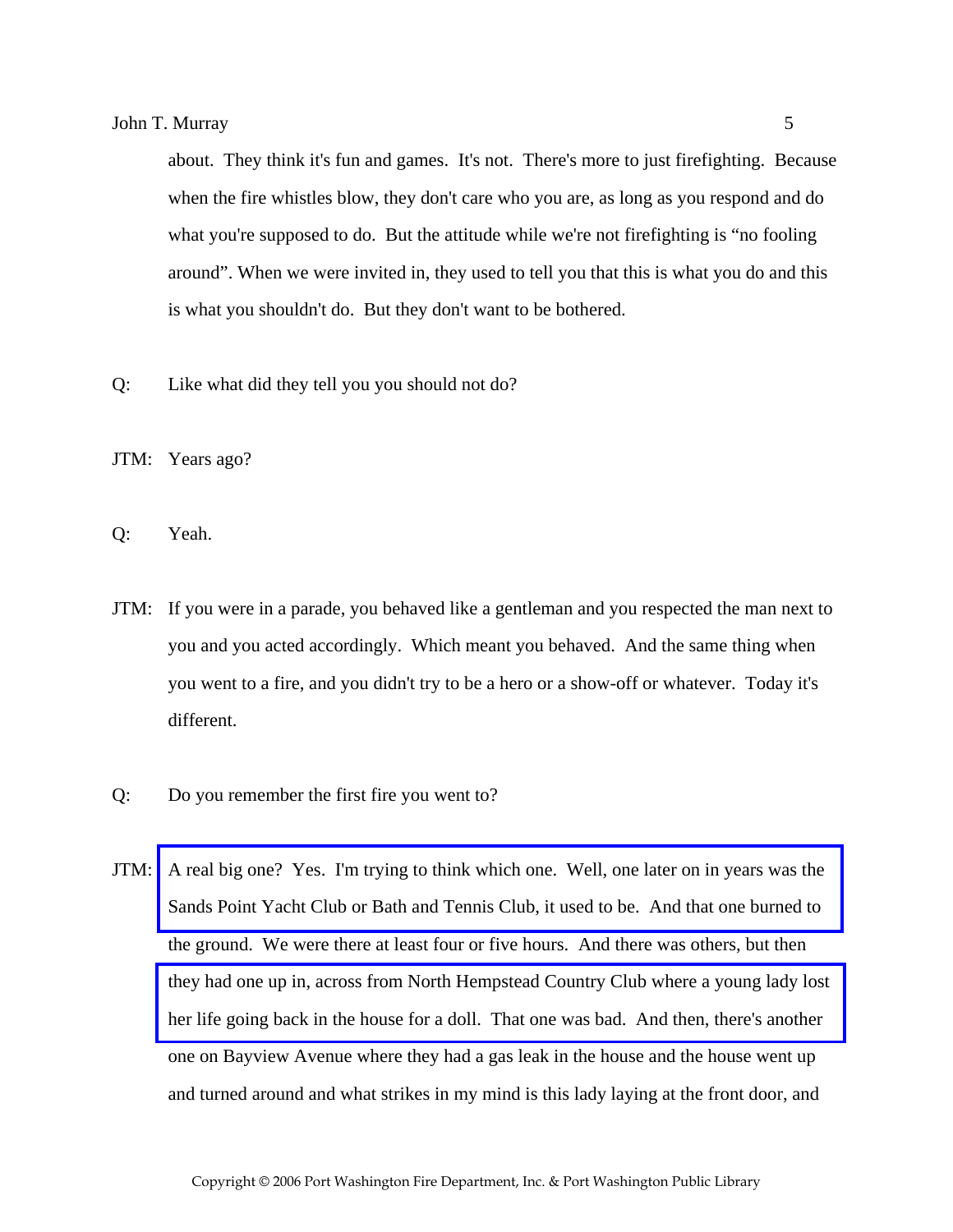she couldn't breathe, and the doctor cutting her throat with a pen knife. I can still remember that. But she passed on later on anyway. Those were ...

- Q: As a result of the fire?
- JTM: You know, that and not getting oxygen and everything. And then we had another house blow up on the corner of Revere Road and Orchard Street. Brand new house. It lifted the house right off the ground and went on fire. And then, of course, they had the lumber [yard fire. All the big ones you remember. The little ones you know, but every one meant](http://www.pwfdhistory.com/trans/murrayj_trans/pwfd_news052.pdf)  something. You had a job to do, and everybody pitched in. Firefighting, they're all the same. Everybody does what they have to do. Other aspects of being in the fire service has changed. They don't want to hear about it.
- Q: Well, what was your job in the Department?
- JTM: Well, I was a driver at one time. And then, I never was an officer. I never wanted to be an officer. I had a personal reason for that. But I was a driver and pump operator, and I had other duties in the fire company. I was on a few committees...

[section of 3 pages deleted by interviewee

- ]… Because I'm very into it. I enjoy helping people.
- Q: And you mentioned that you were on some other committees. What other committees are you serving?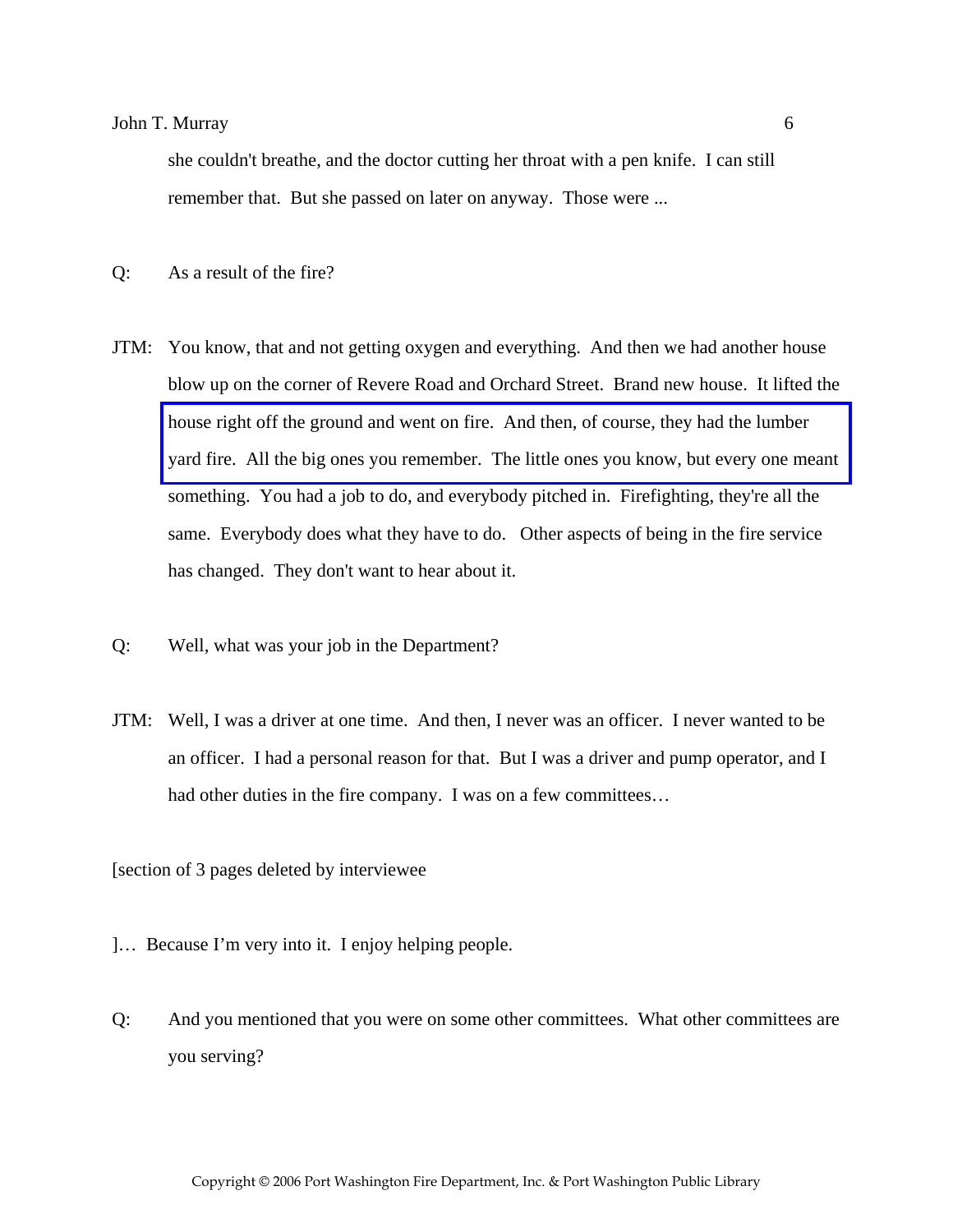JTM: Well, I've been on the Sick Committee in the company and on what they call the Bereavement Committee every year. And we used to go out and put flags on our past members' graves and stuff like that. And I was a trustee for a while, but I gave that up.

Q: Why?

- JTM: Why? Well, my wife was very sick.
- Q: Oh.
- JTM: Since she was blind, I couldn't leave her alone too much. Other than that, I'm still active. In fact, I'm going to a parade Saturday night. And I go to conventions and been delegate to state associations a number of times. In fact, I've made 51 conventions out of 132.
- Q: What do you do as a member of the Sick Committee?
- JTM: If someone is sick, you go and see if he needs any help or any way that we can assist him, if need be. Same as the Exempt. Everything is to help one another.
- Q: And is that mostly--on the Sick Committee--is that mostly financial help?
- JTM: Not necessarily. No.
- Q: What other kinds of things do you do?
- JTM: Well, if he's not too sick, then, you know, just to cheer him up, visit, whatever. It's not all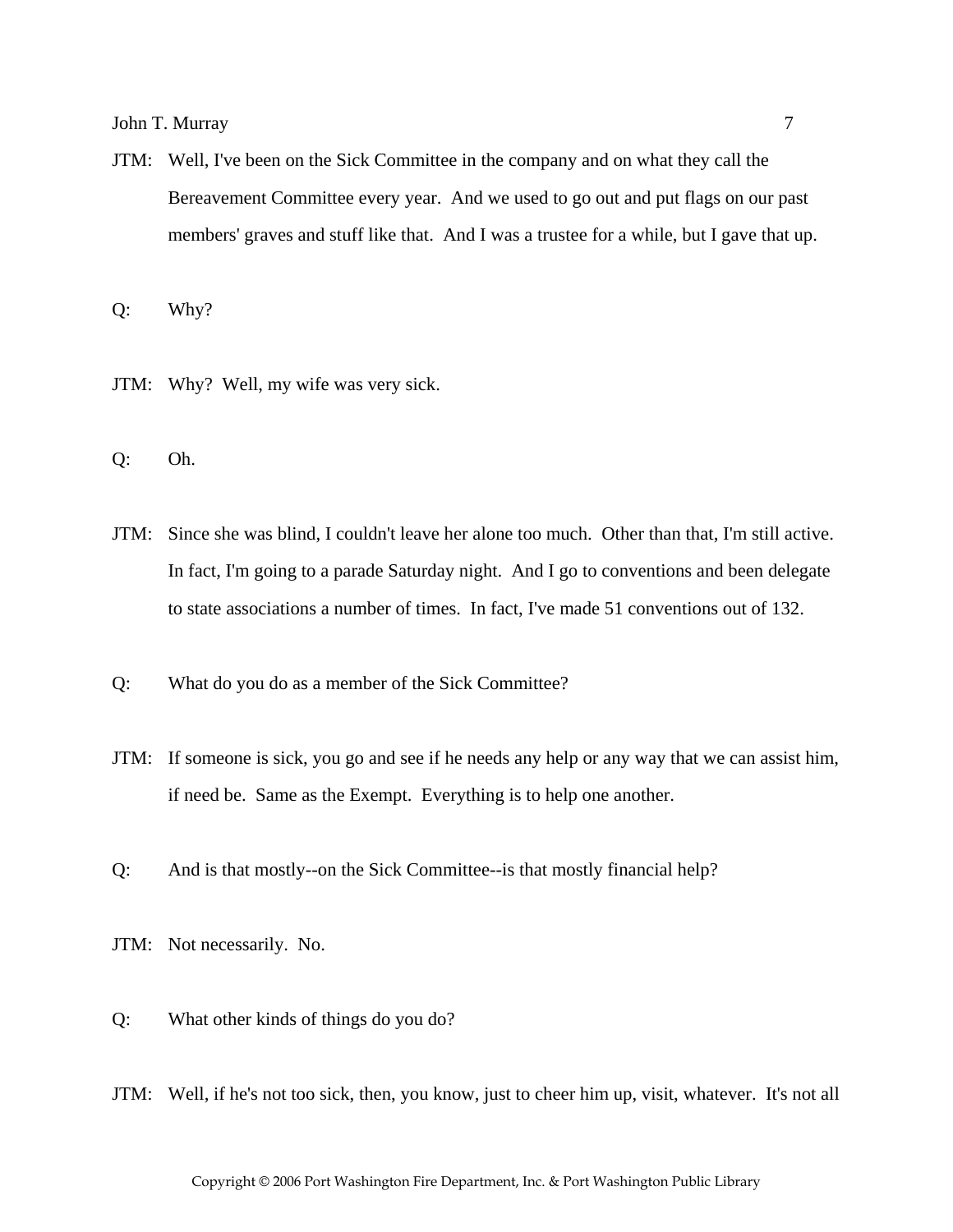financial. These are the kind of things I'm doing now. Most of the time, people are only sick for a short period of time, but if it's anything drawn out, there's different things involved.

- Q: And are you still on that committee?
- JTM: Yes and no. I'm a little too old to be running here and there. At seventy-five, you slow down, or you're supposed to. But if need be, I'll go.
- Q: Do you remember who the Captain of your company was when you first joined?
- JTM: The Captain? Yeah. William Mullen, I believe it was.
- Q: And the Chief of the Department?
- JTM: Was Michael Chester [Mick]. Oh, no. At the Department, when I joined was, when Mr. Chester was Deputy Chief, I think Mr. McCarthy was Chief when I joined, if my memory serves me right. And then there was another Chief. Let's see. I think the Chief from Atlantic's was John Whaley or Eddie Piccardo, one of the two. I'm not sure.
- Q: And did anybody, any of the more experienced firefighters kind of take you under their wing?
- JTM: Oh, they always--they always used to do that.
- Q: Yeah. Well, what did you learn from them?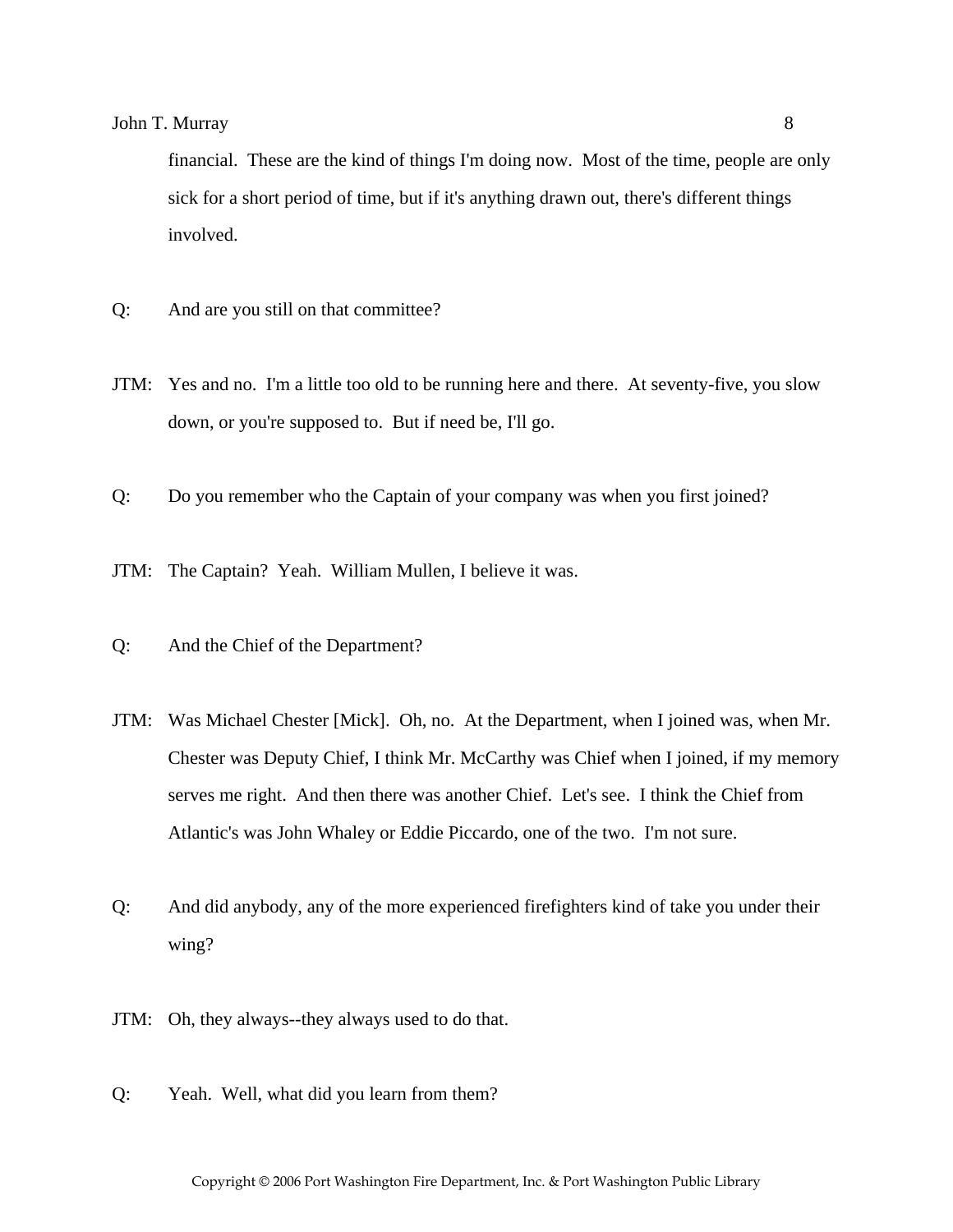- JTM: First, you learned respect for one another. And you learned to behave yourself. And, then you learned that you joined it to help your neighbor and do what you were supposed to do.
- Q: And were you mostly an outside firefighter, or did you go inside the buildings?
- JTM: We didn't have that separation in those days. Everybody went forward. Today, it's a different firefighting arrangement. They have inside and outside. Now, there's a reason for that, too. As you get older, they don't want you inside. I haven't been in a fire in quite some time.
- Q: When was the last one you were in? Do you remember?
- JTM: No, not really. I'm retired thirteen years. I would say after I hit sixty-five, they just don't think you should be a firefighter anymore.
- Q: And what do you think?
- JTM: I think they're right, because, God forbid, something happens to you at that age, someone's going to feel guilty and have a guilty conscience. You know, "John, you should've known better." Though there are members that do fire police work and they're even older than I. I think after a certain age, you--like going to parades-- I go, but I don't walk. I ride in the truck, or something like that.
- Q: Where was the parade last week?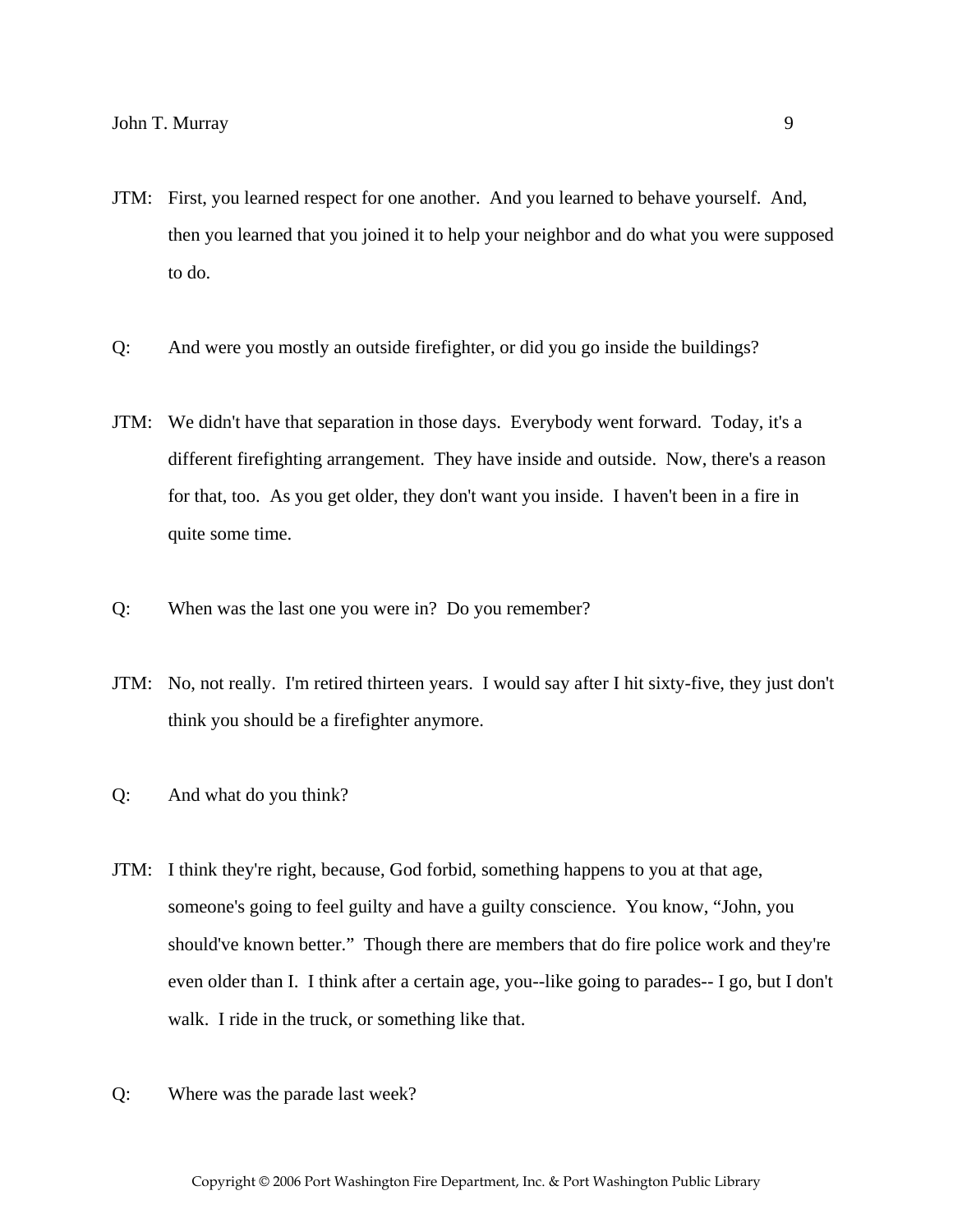JTM: In Baldwin. It was nice. They're always nice.

Q: And what was that in honor of?

JTM: That was the Nassau County Day Parade. Nassau County Firefighters' Day.

Q: Were there other members from Port Washington there?

JTM: Oh, sure. And they were from every County in Nassau. You know, seventy-one fire departments in that area. Or supposed to be. Some show; some don't.

Q: What would you say was your best experience as a firefighter?

JTM: Fighting fires, or all the way around?

Q: Well, let's start with fighting fires.

JTM: When everyone just pitches in and does their job and you get the fire out and everybody safely out. You minimize the damage. Then, pack up and go back to work.

Q: Did you ever make a rescue yourself?

JTM: No. No, thank God.

Q: And what would you say was your worst experience fighting fires?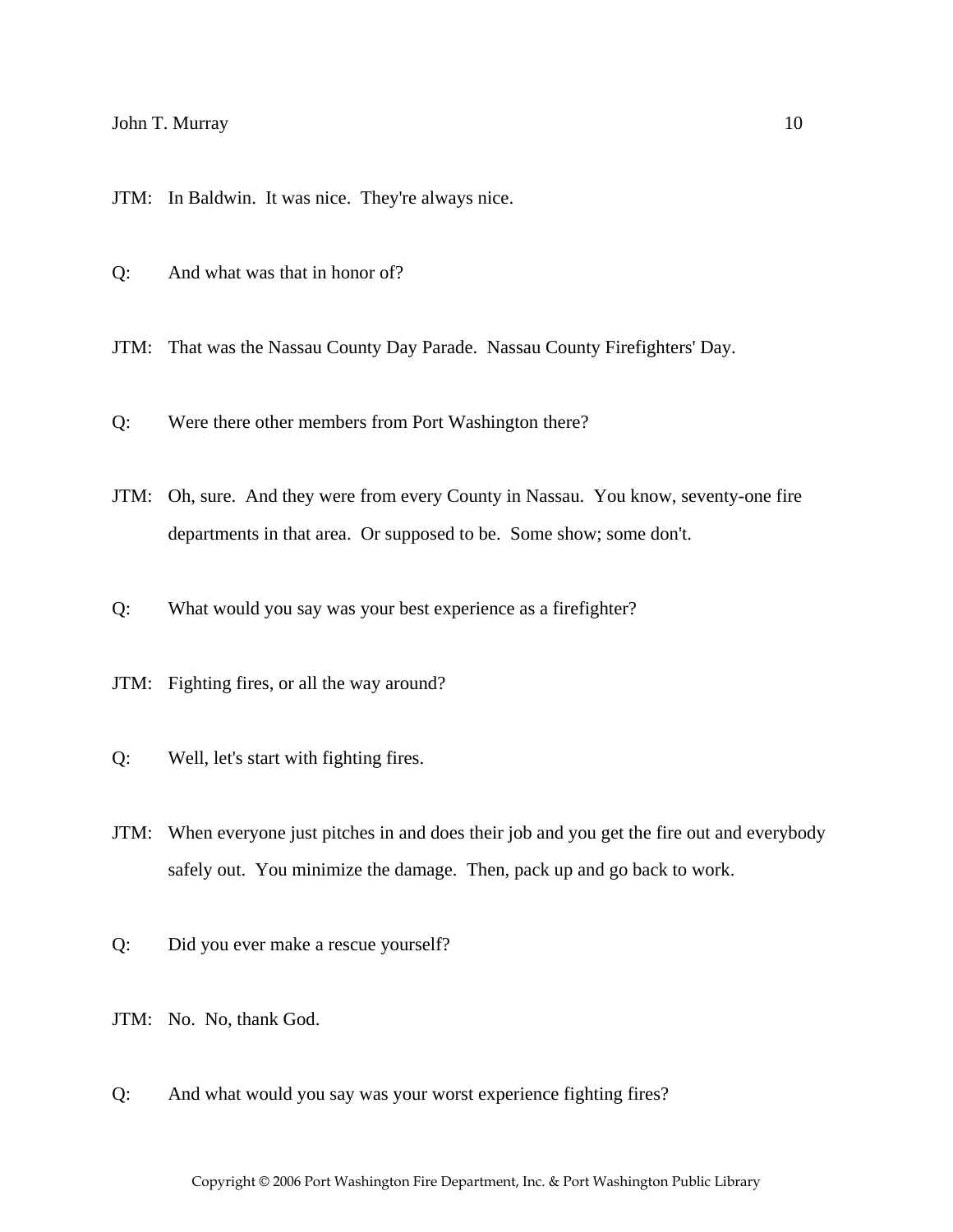- JTM: I would say the worst experience was when one of our fellow firefighters got killed fighting the fire. When he got trapped in there on Main Street. Because I was around the [corner at home with my wife. Even though she was blind, I went to see the fire and see if](http://www.pwfdhistory.com/trans/murrayj_trans/pnews881201_pz_web.pdf)  I could help out. Then, I found out that he was from my company. That was probably the worst.
- Q: And who was that?
- JTM: Bobby Dayton. But, you know, other than that, you don't remember the bad times; you remember the good times. That's what makes it great.
- Q: Did you have a special nickname in the Department?
- JTM: Yes. "Murph." M-U-R-P-H. And that's because I was short, and there was five Murrays at that time in the Fire Department.
- Q: All relatives of yours?
- JTM: Yes. We had three cousins, myself, and then one of the older Murrays' son. But there's only myself and the youngest Murray that's there now.
- Q: And who is that?
- JTM: Thomas Murray, Jr. He's an ex-Chief.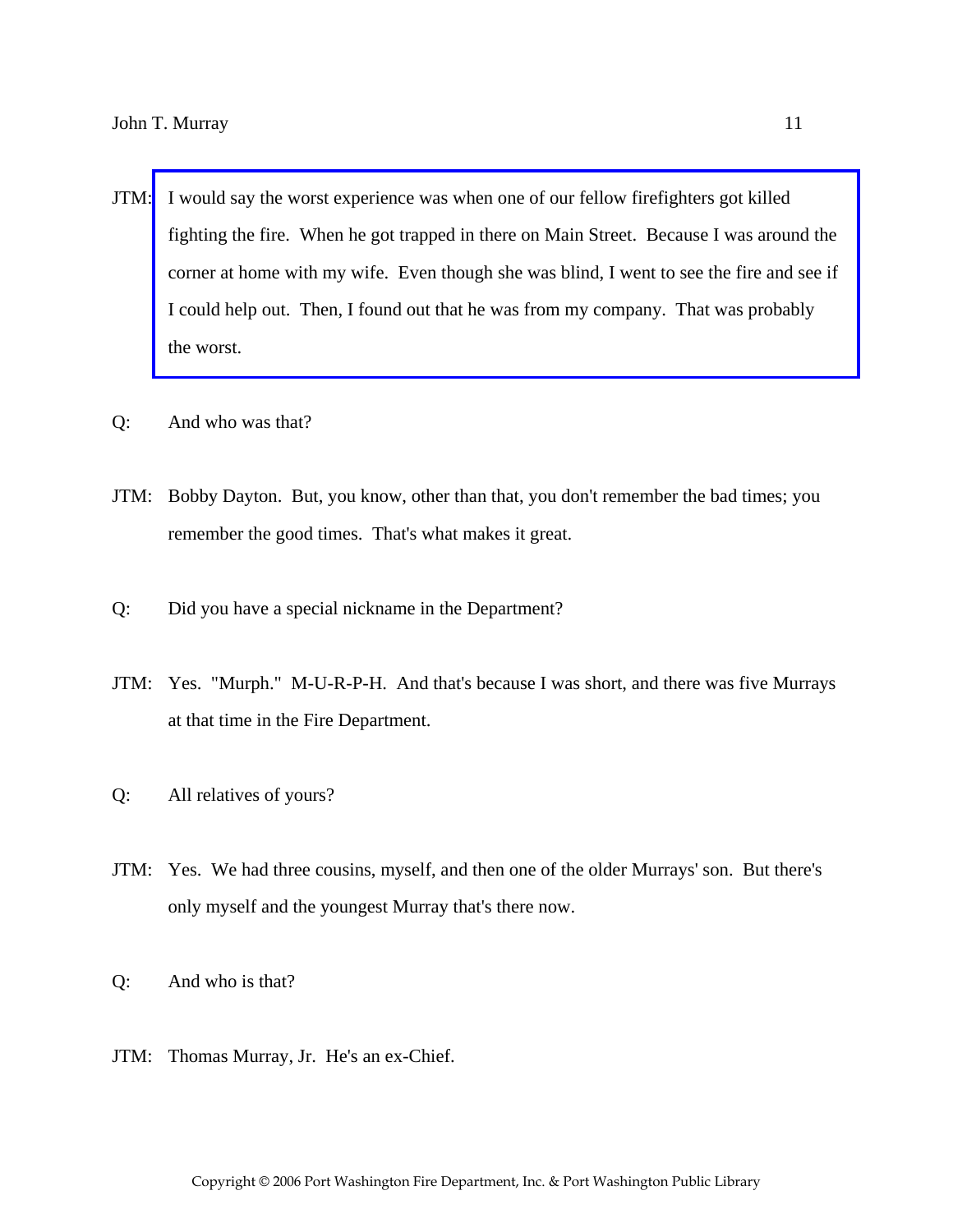Q: And so he's a cousin of yours?

JTM: Yes.

- Q: Yeah, yeah. How did being a firefighter impact your family life, let's say before your wife got sick?
- JTM: Oh, we had plenty of time, plenty of fun, plenty of gatherings, plenty of dances, and plenty of vacations together. And when we'd go to the conventions, there used to be a lot of people. In a way, it was like vacation time.
- Q: So she would go along with you?
- JTM: [Always went. Oh, yeah. Well, she was active in the Ladies' Auxiliary, which they also](http://www.pwfdhistory.com/trans/murrayj_trans/fhh_aux001_web.jpg)  had. They don't have them – they have one out of three now in the Fire Department.
- Q: Do they still have the one from Flower Hill?
- JTM: Yes, it's the only one.
- Q: And is your wife still active?
- JTM: No, she's dead.
- Q: Oh, I'm sorry.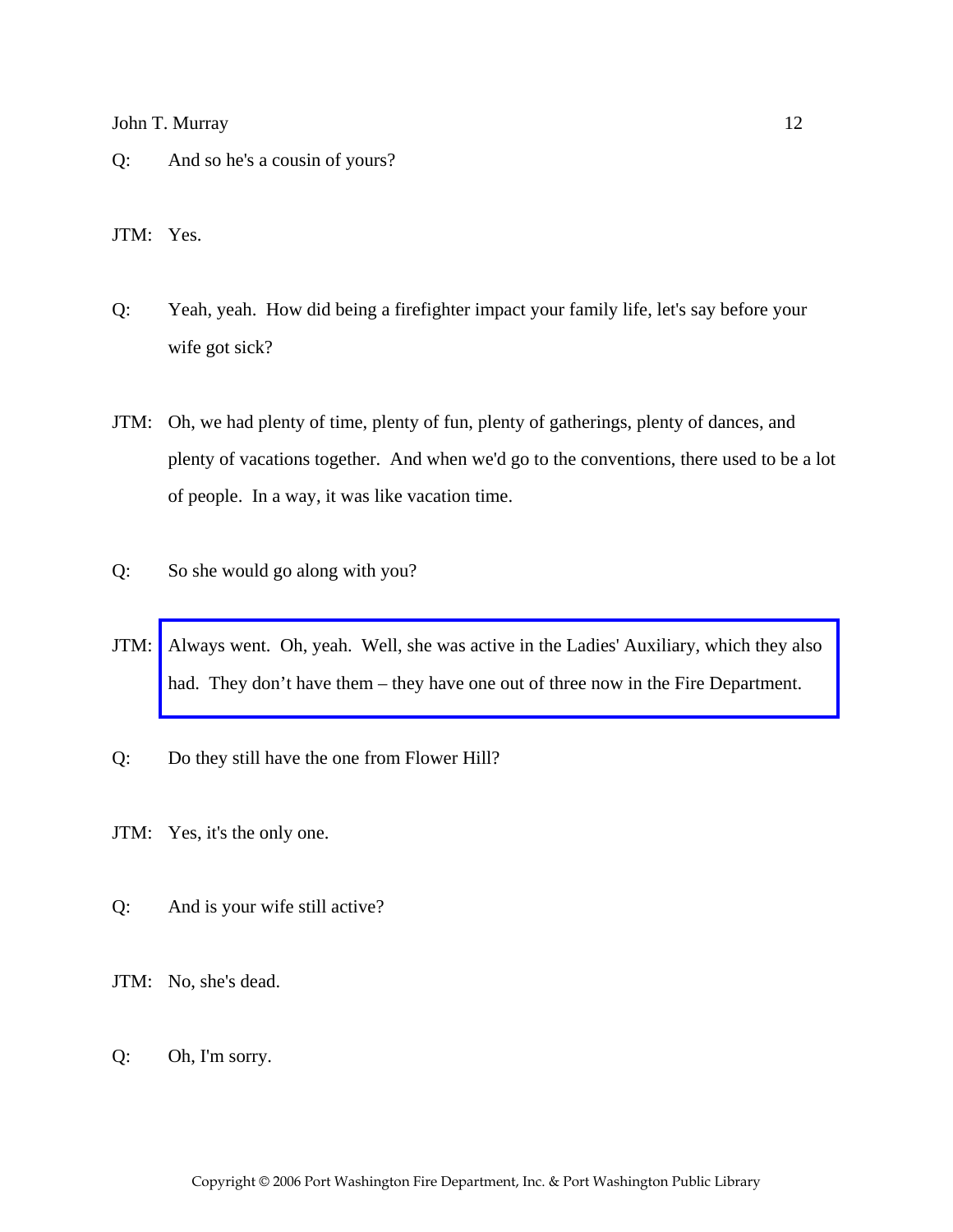- JTM: That's all right. But she was a past president of that a long time. A very active lady. But there was a dance at least every three months, that the ladies would run or the members would run. There was always something going on. Not like now. Now it's dead.
- Q: They don't have those events now?
- JTM: No one has any urge to want to do much anymore, other than the firefighting.
- Q: Why do you think that is?
- JTM: Well, they say it's the economy, this and that. It's just plain laziness. Speaking bluntly. If they read this part, they don't--I didn't say nothing wrong.
- Q: Not a thing. Do you have children?
- JTM: Yes. She's also a past president of the Ladies' Auxiliary.
- Q: Oh. A past president of the Ladies' Auxiliary?
- JTM: President for eight years. She's kind of slowed somewhat.
- Q: Does she still live here in Port Washington?
- JTM: Uh huh.
- Q: Is she at all involved with the Fire Department activities?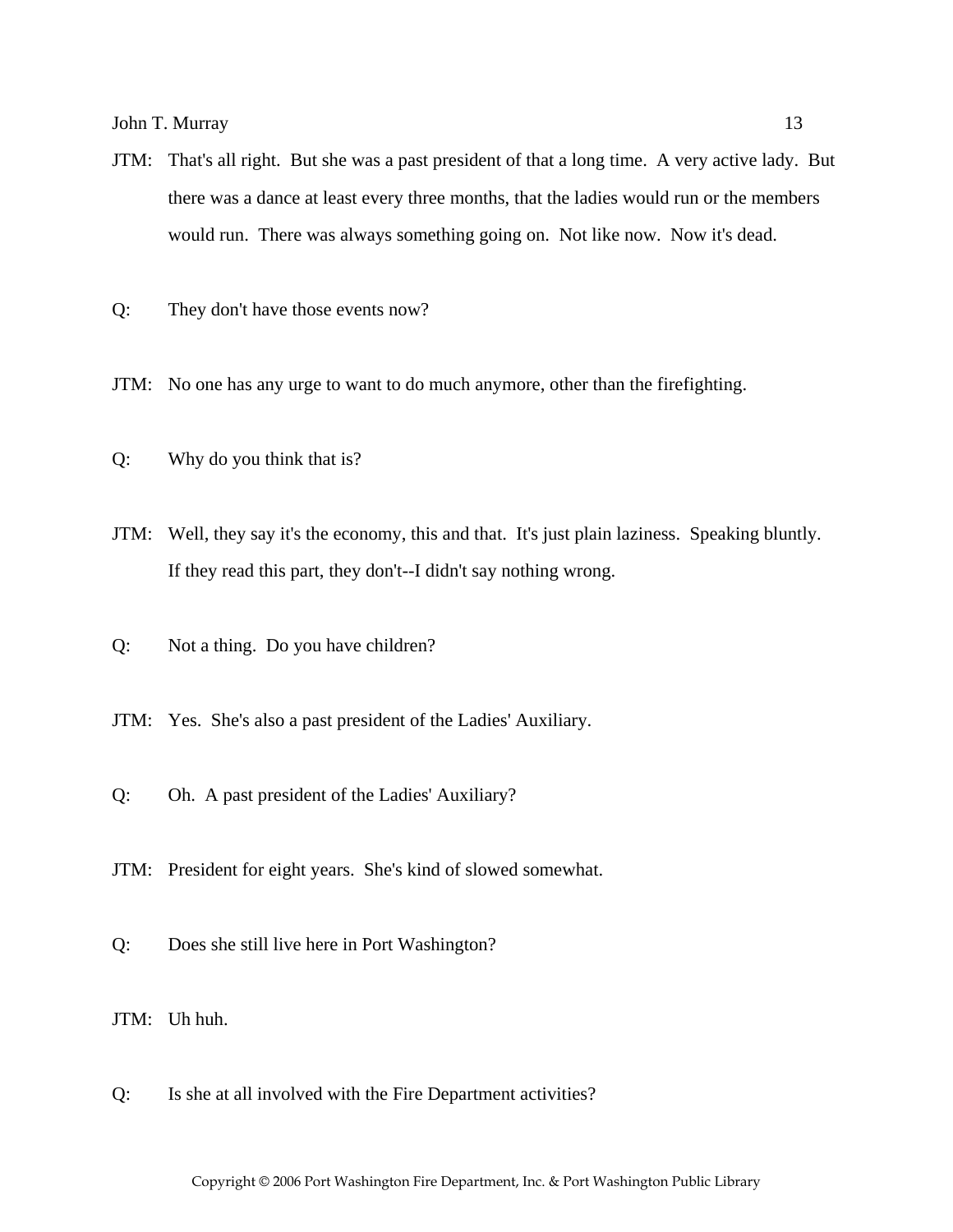JTM: Just the ladies and the Ladies' Auxiliary.

- Q: What's her name?
- JTM: Sharon G-R-Y-G-O, Grygo.
- Q: What would you say you're proudest of in your firefighting career?
- JTM: Oh, I would say the best thing I ever remember was marching down Fifth Avenue. We had a hundred and--at least 125 firefighters from Port Washington, attending the convention. That was great.
- Q: When was that?
- JTM: Oh, in the '50s. I don't remember the exact date. But they had the convention in New York. We went down Fifth Avenue. We had over 125 men in line. That was great. There was a lot of other things that, you know, that were nice, but I'm looking forward to the hundredth year of Flower Hill. See what happens.
- Q: When will that be?
- JTM: 2007, I think. Good, don't quote me; don't write it down.
- Q: Okay.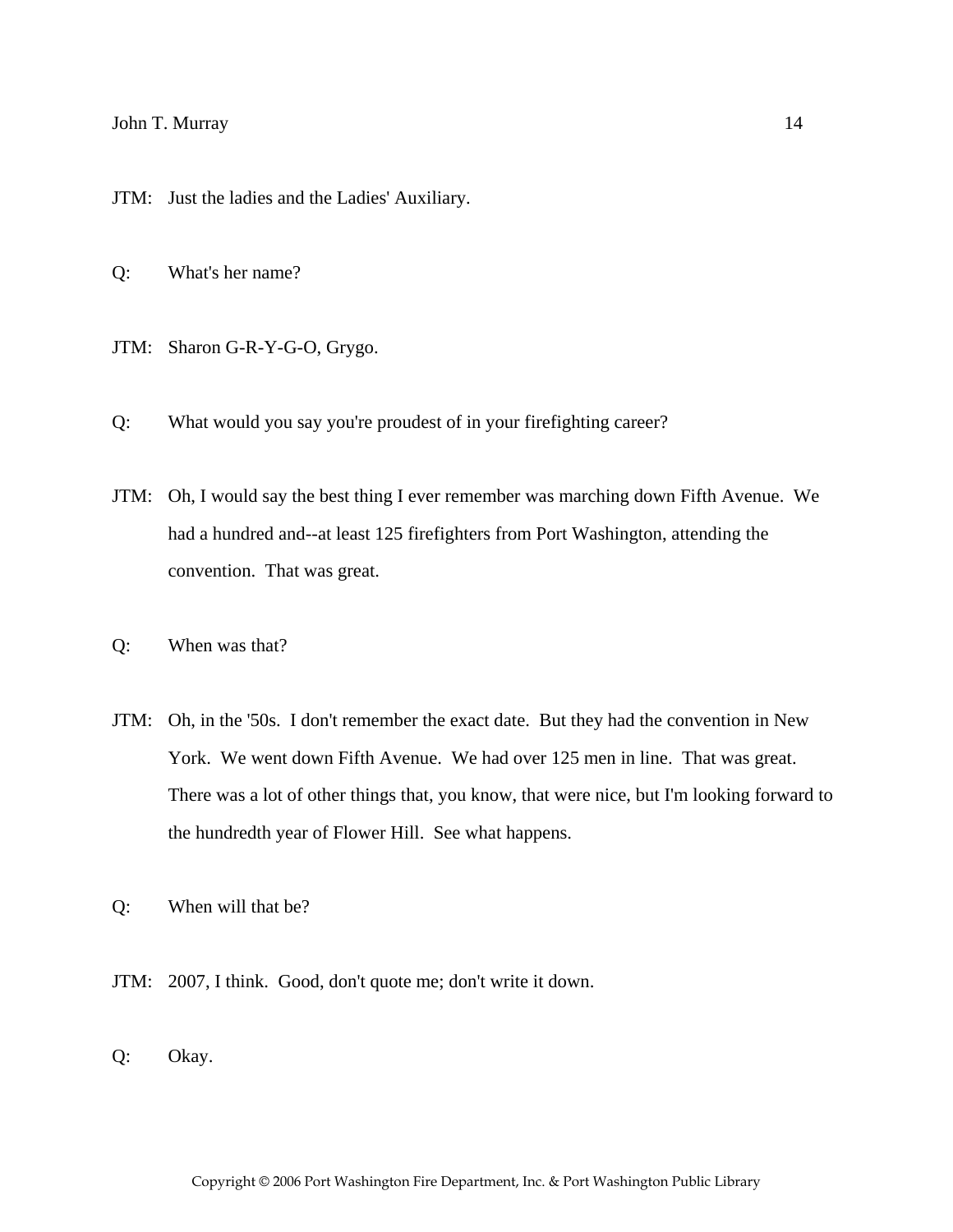- JTM: I know they started it up already, the festivities. But I've had some good times, and I've had some bad times. But years ago, it was more fun. Everybody used to meet, and I shouldn't pick on the young people, but it's just that they have an attitude. They don't think like me… But I would say less than half of them are social. Of course, no one tells them what's expected of them on this. If they do tell them, they're hard of hearing. You know what these young generations are like. That's all. I don't want to--I don't want to knock them, because I get along with most of them. There's a lot to be learned, not only firefighting, but it's living with one another.
- Q: Do you--do you still go over to the firehouse to ...
- JTM: Sure, every day.
- Q: Every day?

JTM: Yeah.

- Q: And what do you do?
- JTM: Read the paper. If someone comes in, we speak, you know. I even wash my car. Not everybody does. They tease me about it, but it keeps me busy.
- Q: And do you have any duties over there now? Answering the phone, or anything like that?
- JTM: Oh, if it rings, I pick it up. I'm kind of on the back burner now. They don't expect too much from me.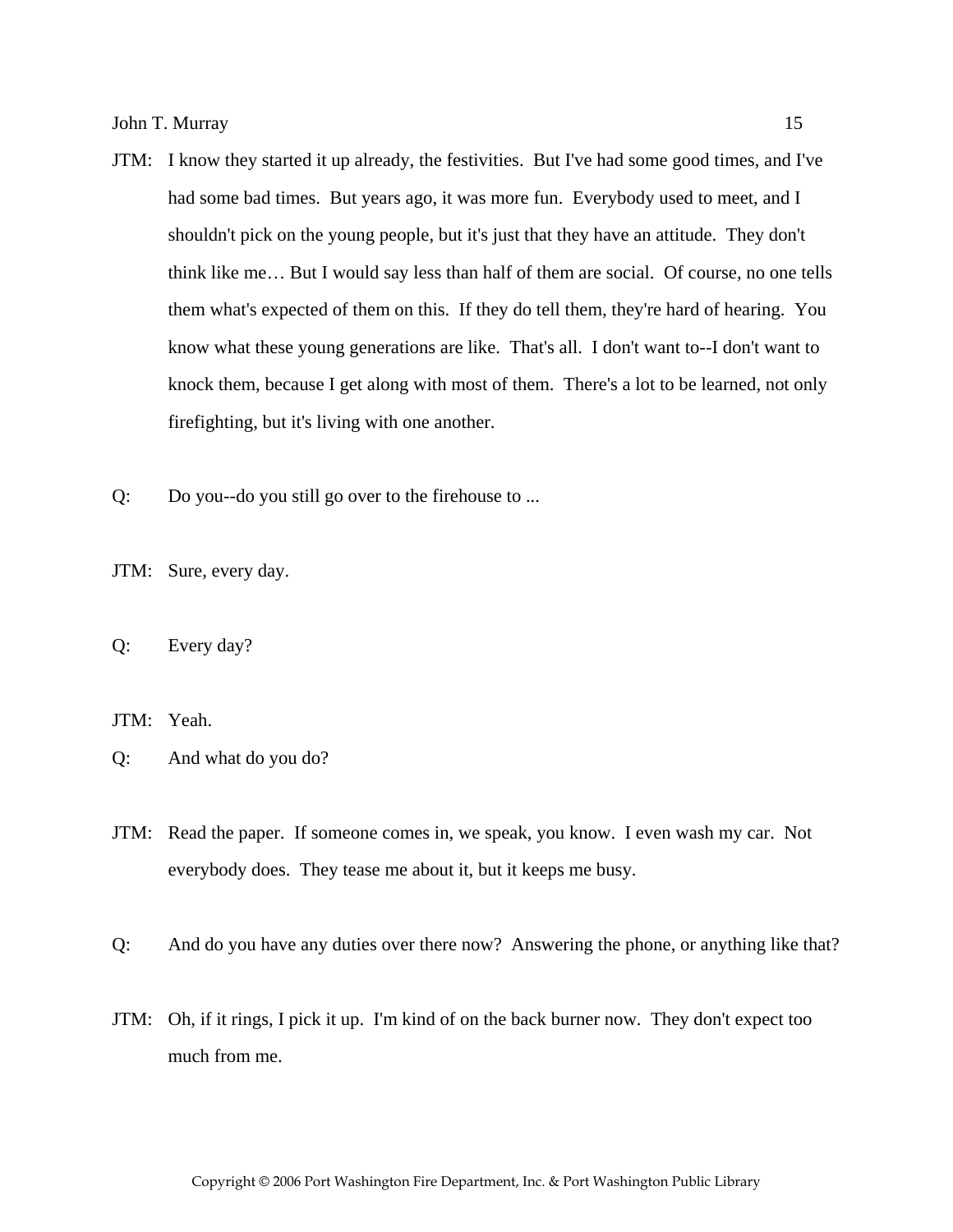- Q: And are there other firefighters who ...
- JTM: Very few.
- Q: ... go every day?
- JTM: Very few. You don't find too many old-timers hanging around anymore. We used to sit and play cards. And a lot of them passed on. But I had lots of fun.
- Q: Did you take part in any other Fire Department activities, like the drills or the ...
- JTM: Oh, sure.
- Q: ... ball teams. Which ones ...
- JTM: I didn't play ball, though.
- Q: Oh.
- JTM: But I used to support them. You went as a spectator. We still do. But they don't have ball teams anymore. They have one ball team, and that's they make up whenever they get together. Years ago, there used to be three, three teams--one from each company. Now, they have a fourth company that's come later on.
- Q: Did you take part in the drills?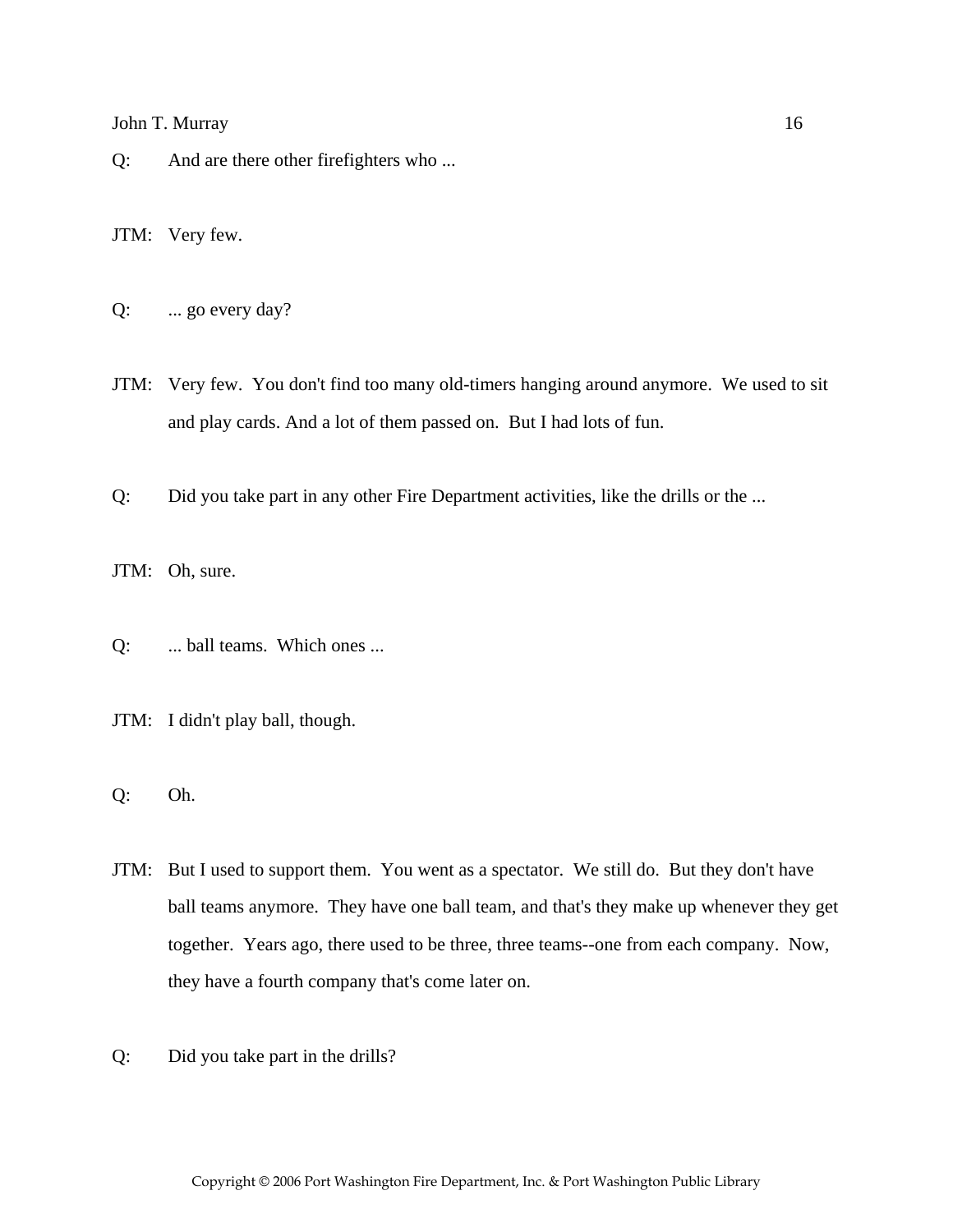- Q: And what was that like?
- JTM: Fun. It's the same thing. Everybody has to get along. Otherwise, it doesn't work. But it was fun. I enjoyed that.
- Q: And, most of the time, people did get along?
- JTM: I would say seventy-five percent of the time, you never--if you had a problem, you talked it out. But, today ...
- Q: What kinds of problems came up?
- JTM: Oh, like if someone misbehaves or--but the problem would be something unbecoming a member. You know, there's certain rules and regulations. Other than that, a lot of petty nonsense. But get that straightened out, so you wouldn't lose anyone. And if the person was real bad, he was a small loss, because no one builds a bad reputation.
- Q: Do you remember any of the pranks or the jokes the firefighters would play on one another?
- JTM: We'll--we'll forget about that one.
- Q: Oh (laughs). Aren't there any you can talk about?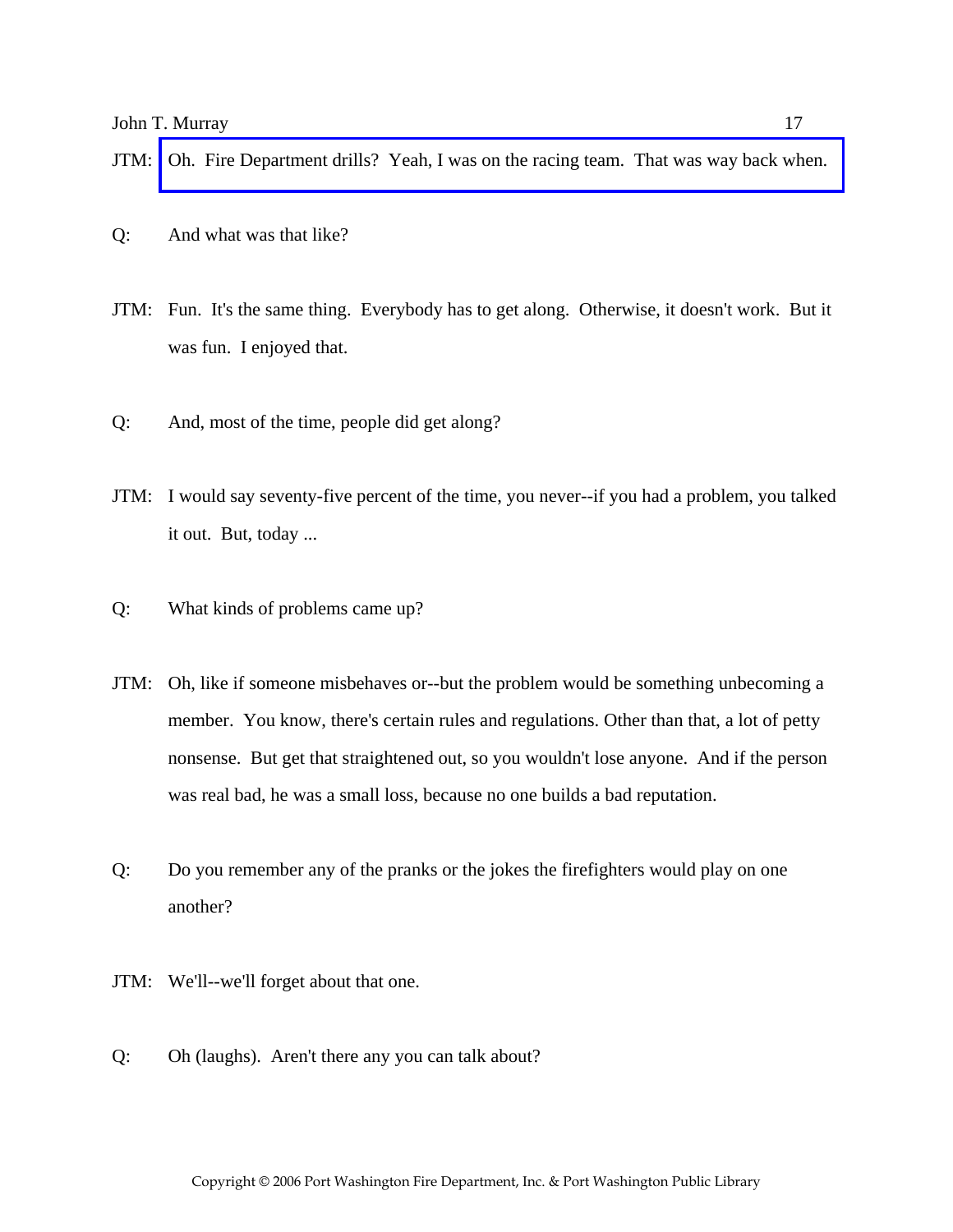- JTM: No. I'd rather not.
- Q: Okay.
- JTM: A lot of these things shouldn't be--I mean, it might be fun to read, but it's not fun to knock somebody else. A prank is a prank, and as long as no one gets hurt, what difference does it make. That's the way I look at it.
- Q: And as far as you know, I mean, nobody got hurt from the pranks? What friendships did you form in the Department?
- JTM: Lots. Not only here in town. All throughout the state of New York. I have friends from here to Niagara Falls.
- Q: Do you still keep in touch with them?
- JTM: Oh, sure. I've seen one fellow. I'll be seeing him in three weeks. He moved from Florida, and he lives in Cortland, New York, which is quite a ways from here. Every year we meet.
- Q: How did you meet him?
- JTM: He was a past president of the State Association. We became great friends, very good friends, and we meet almost twice a year. Out here on the Island, I have lots of friends. From here to Montauk. I just get along--try to get along with everyone.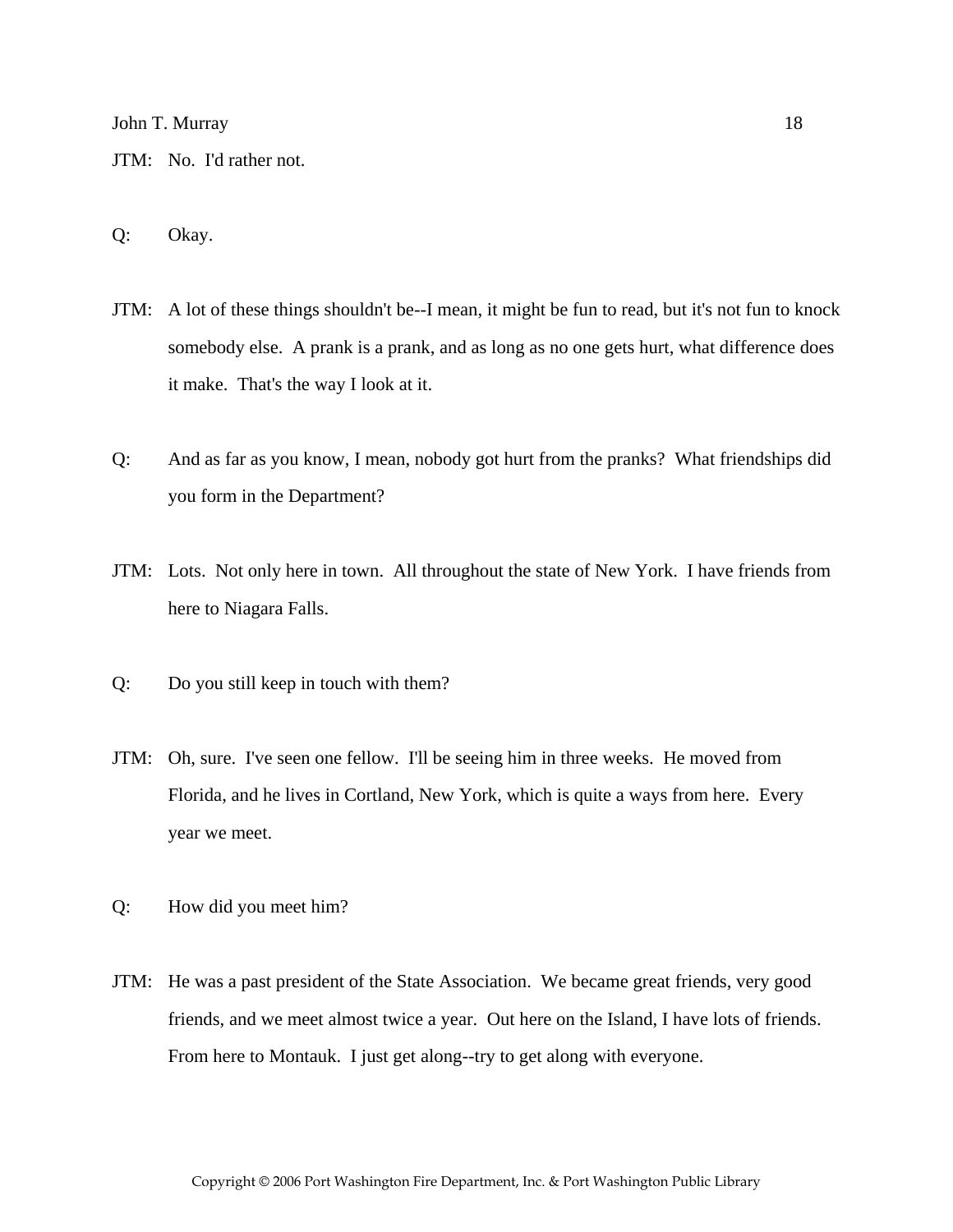- Q: [What do you remember about the training way back when you first joined?](http://www.pwfdhistory.com/trans/murrayj_trans/fhh_members008.jpg)
- JTM: Oh, it was scary. But if you paid attention and did what you were told to do, it became- and the more you did it, then there wasn't a chance for getting hurt, or anything like that. Of course, accidents happen, but if you paid attention, that was the main thing.
- Q: So you say it was scary.
- JTM: Well, they used to send you in a smoke-filled room, and you didn't know where you were going. They had an open door where you could--there was somebody standing there. If you got frightened, they would just take you out. Then, they'd send you back in again, they'd have fellows around. And then we used to jump off the building into a life net. That was fun.
- Q: Jump off which building?
- JTM: The Atlantic Hook and Ladder Company. But don't miss the net. That was--that wasn't scary. I mean, if you didn't jump, they just nudged you. Once you see your friends jump, it wasn't so bad. Training was--today, it's a little more--I think you would say ...a little more professional. Where they really get down to the nitty-gritty so that you're not supposed to get hurt at all. Which is good. You have better equipment, better everything you have. But accidents still happen. But ...
- Q: Do they still have the firefighters jump off the building?
- JTM: No. That went out long ago. That was fun. No, they don't have those things anymore.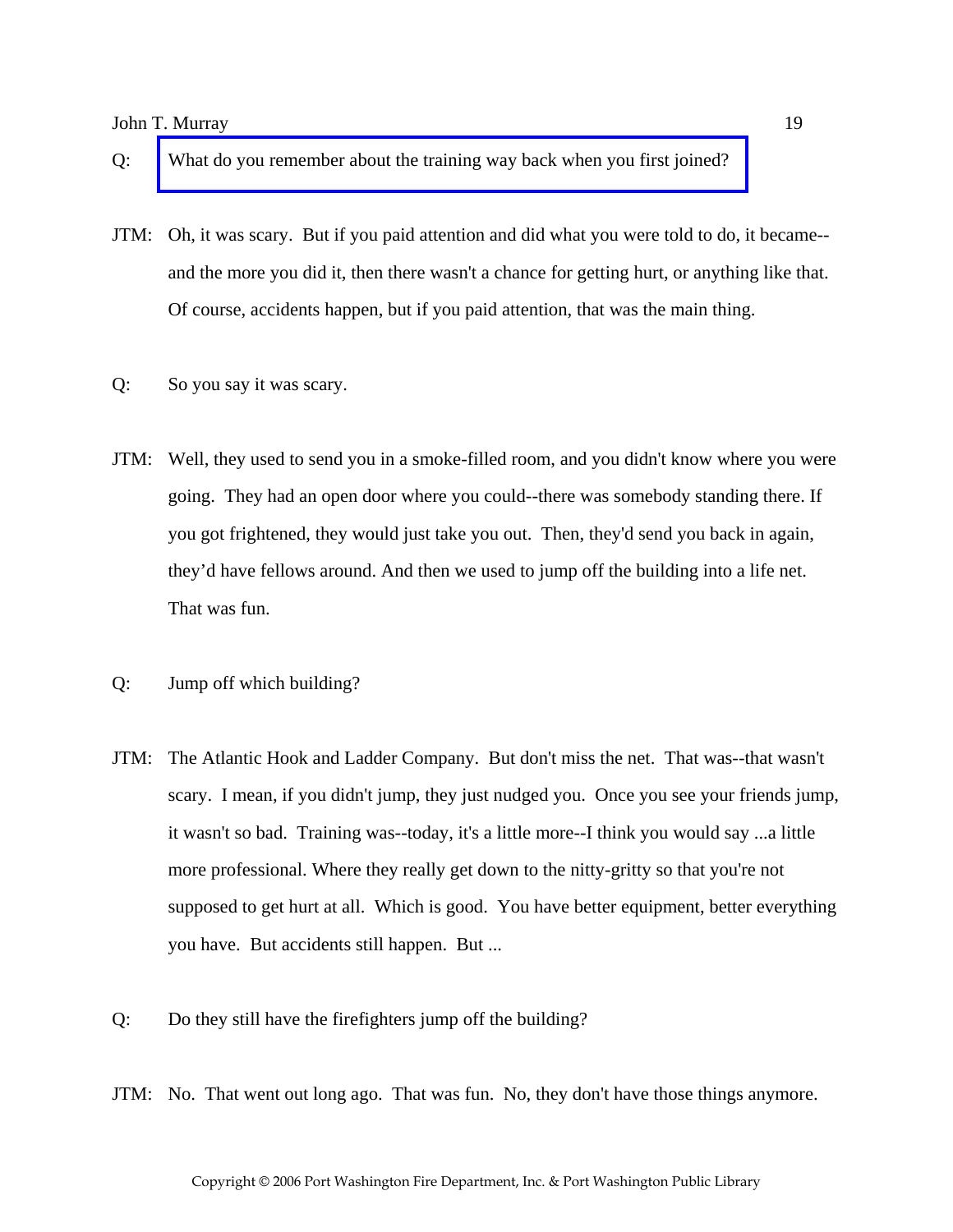When they came out with the big aerial ladders, all that old-fashioned stuff went away. That's quite the thing.

- Q: And though you sometimes see pictures of firemen sliding down a pole. Did you ever do that?
- JTM: No. They had one in Great Neck. You could go and slide down it, if you want. We never had one. Now, that was old-fashioned stuff.
- Q: So you talked about the training being scary at first. How did you get over that normal human fear of fire?
- JTM: Go back in again. Keep going back. And there's always somebody around to get you through it. You're never alone. There's always someone behind you, and there's someone always in the front. He might be a little ways out of sight, but he was there. They don't let you go anywhere alone.
- Q: And so you knew that there would be a back-up.
- JTM: Yes. Oh yeah. You very seldom see people get hurt in a training session. Very seldom. The only time you might get hurt is if you had a flash-back or fire burning or something like, you know, when they set a fire, you know. Very seldom have I ever seen anyone get hurt in a training session.
- Q: Were you yourself ever injured in a fire?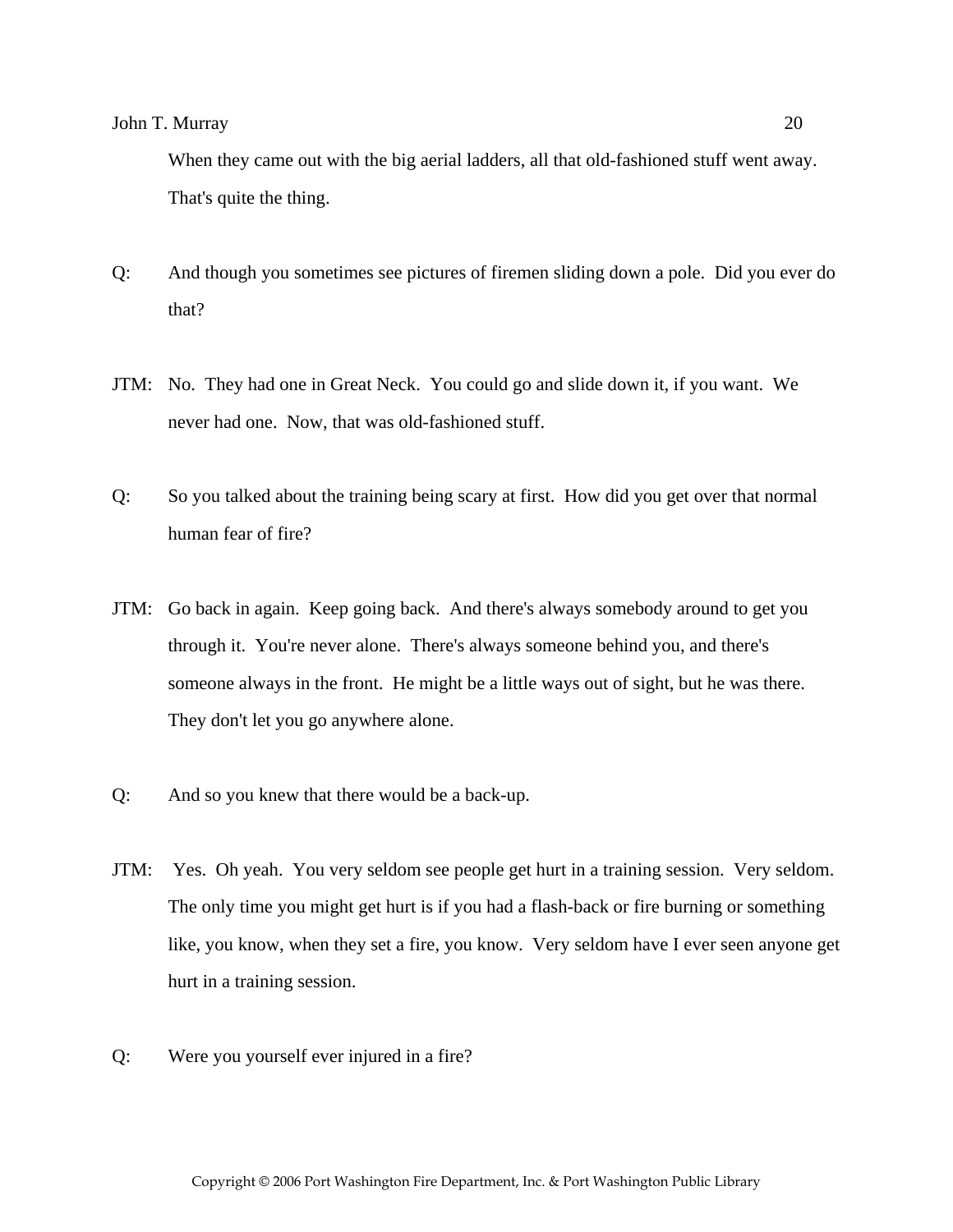JTM: No, thank God. No. Come close one time, but ...

- Q: What happened? What was the ...
- JTM: My friend in front of me had his ears burnt, and we had to get out in a hurry. We had a flash-back. He made it, and he was all right. He's not here anymore.
- Q: But he didn't die as a result of that?
- JTM: No. [INAUDIBLE] But again, now they have--they have flaps and everything else. It's hard to get hurt today, I'd say. Back in those days, things were different.
- Q: Do you remember when the new equipment and gear came in?
- JTM: Oh, it's coming in almost every year, there's something new. It's hard to remember when they changed the, you know, the gear and hat and helmets. It changes all the time. There's always something new coming out. And they keep up with it--not every fire department does. Here they do.
- Q: What do you think was the most valuable improvement, in terms of the gear?
- JTM: Turn-out gear. Hat, coats, boots. Years ago, you put on the first hat and coat you can find, even if it didn't fit. Now, it's all different. Everyone has their own personal items.
- Q: When you say you grabbed the first hat and coat, you mean from the firehouse?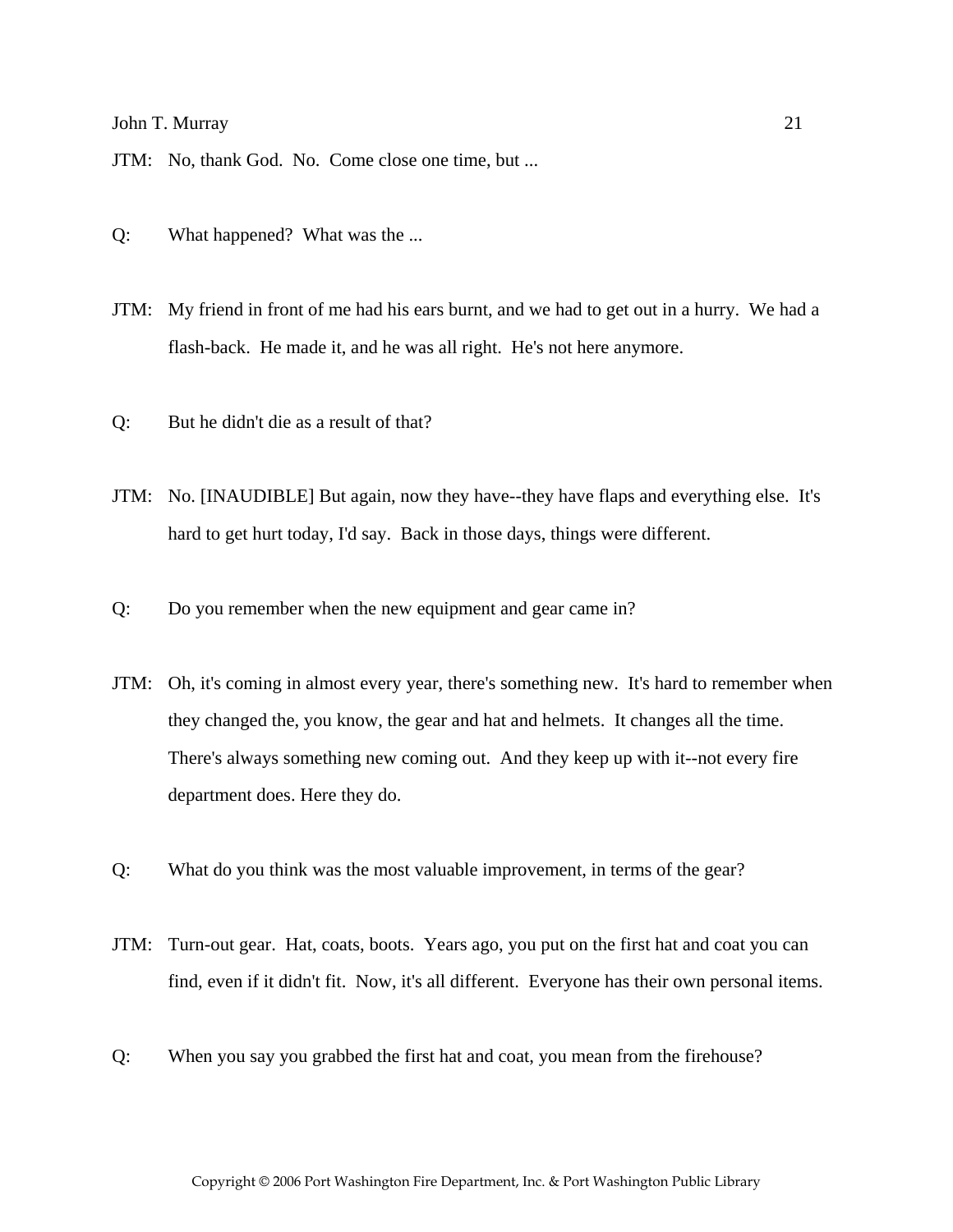- JTM: They used to have it on the trucks. Now, they have it hanging on racks. But it's yours. You're the only one that's supposed to use it. Years ago, you could have any one. Didn't matter. There's a reason for that. Every one of those turn-out gear has a tag, so who it belongs to in case anything does happen. You don't belong wearing anybody else's clothes. It's safer.
- Q: So, wait. So, you say it has a tag. On the gear itself? And then, what--exactly where is the tag? How would somebody else read that tag?
- JTM: Oh, it's hanging on the coat.
- Q: So somebody seeing you would know that this was yours.
- JTM: Yeah.
- Q: Was your name also on it?
- JTM: Yes. We had like dog tags. It's changed. It's all safety precautions and things. And that's about it.
- Q: How do you think the Port Washington Fire Department stacks up against the other fire departments on the Island?
- JTM: As far as which way?
- Q: As far as ...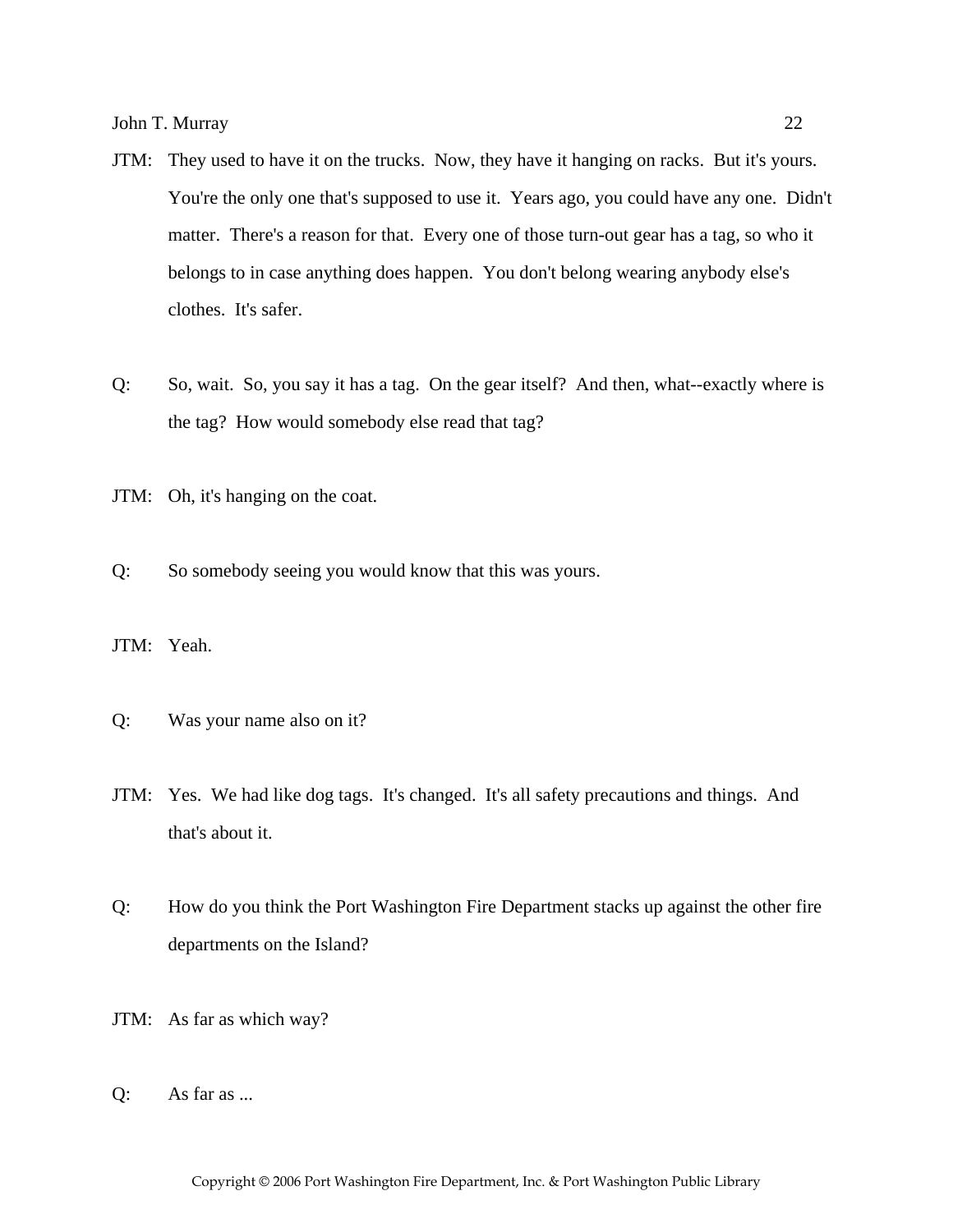#### JTM: Fire fighting?

Q: Yeah.

- JTM: Equal or better, as far as membership. Every fire department on the Island is down. All membership is down. And they say we can't make it here. When we first joined,those old times, it wasn't too cheap to live here either. I would say we're equal or better than some of them. We don't knock any of them. There's no need to knock them. Now, we help one another more than ever, now. If we get a big fire, we get response from Manhasset, Great Neck, Roslyn. They come and help. Everyone cooperates more than ever now.
- Q: Why do you think that is?
- JTM: Because you're short-handed.
- Q: So what do you think the future of volunteer fire departments is?
- JTM: Oh, it's hard to say. I hope it doesn't collapse, but it might eventually, I think, because of lack of interest. [People have so many other things to do. The taxes and the homes are so expensive. That's what they say.]
- Q: Have you brought any members in yourself over the years?
- JTM: Oh, sure.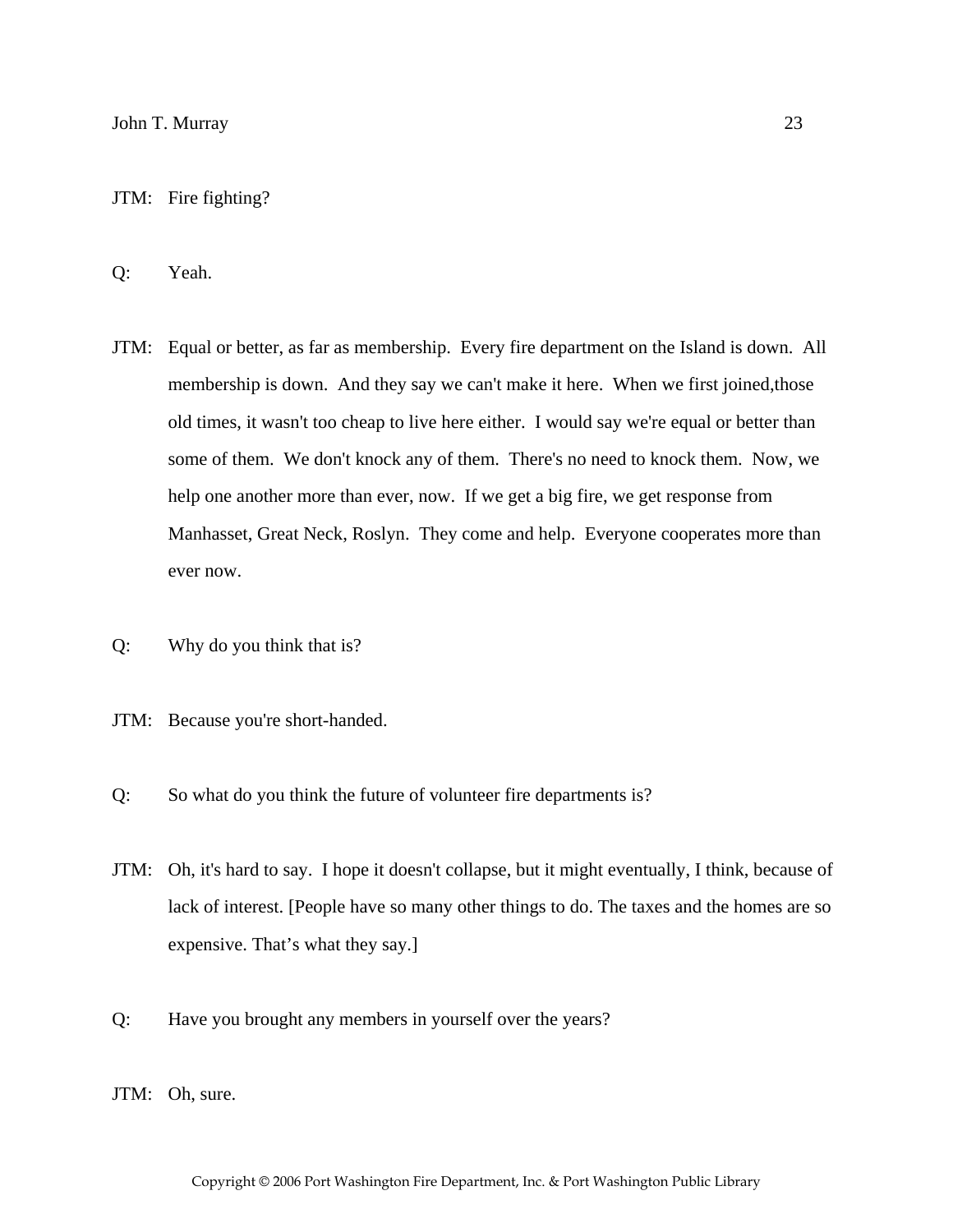- Q: How did you talk them into joining?
- JTM: Well, they come around. They see you as a member there and everybody having a little fun and then working, and say, "How do you go about joining?" You tell them how to go about it. But people come, and people go. That's what happens. Then, of course, a lot of them pass away…So as you get older, you know, you don't want to vouch too much for anyone.
- Q: You don't want to vouch for anyone, you say? Why is that?
- JTM: Well, you don't know who they are. And years ago, you knew everybody in Port Washington. Now, there's a lot of new people, and you don't know. He's got to show a real interest for me to vouch for him. Because if he's only in for a year, he's of no value to anyone.
- Q: You think that it takes longer than that to really become a good firefighter?
- JTM: Not only a firefighter. There's the whole business. People get too creative. Too engrossed in firefighting. That's not the main purpose.. The whole theme of the fire service in the community, how you--how the fire service reacts. That's the whole thing in my opinion. There's so many other things besides firefighting that shows you where you are . You walk down the street in a parade or something, and somebody doesn't like what you're doing, that doesn't only reflect on you. It reflects on everyone. That gives you a bad image sometimes. Then, of course, young people, they have no fear. I guess I did too, who knows. I don't remember that far back. I don't want to remember that far back.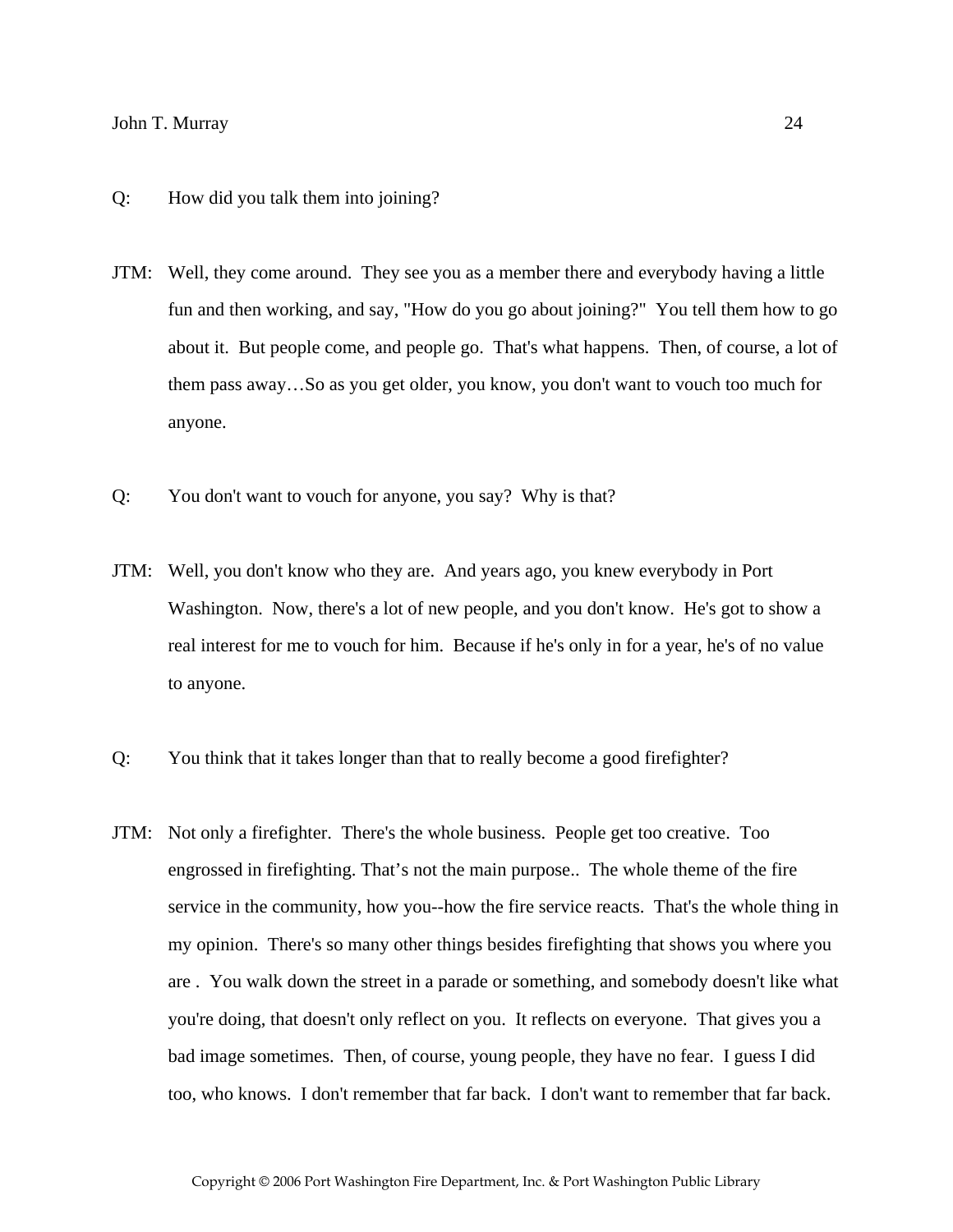- [added post-interview: "There are other things in fire service than fires: officers, becoming officers and promoting fire service. Eager beavers don't last."]
- Q: As a trustee, what kinds of controversial issues came up before you?
- JTM: Oh, we were responsible for whatever we bought. To maintain the fire company, and stuff like that, the same with the trustees, you know. If anything pertains to whatever comes up that'd benefit the firefighters or one way or another, and its membership. It was like a business. Somebody had to do it. It's still going on today, and it's proven that it works. Like I say, you can't knock them all. There's a lot of young people out there who really put their heart and souls into it. Others, very haphazard. That's with any organization. Right?
- Q: Sure. Did you ever serve in the military?
- JTM: No, they wouldn't take me. I tried to go, and that's on account of my problems. But I would have liked to. Can't win them all.
- Q: So you served your community in the Fire Department.
- JTM: Uh huh. And I enjoyed it. Still enjoying it.
- Q: What other fire department community activities did you take part in? Like blood drives? Things like that, or ...
- JTM: Well, they just had the blood drive here, and used to go to that. Whatever was there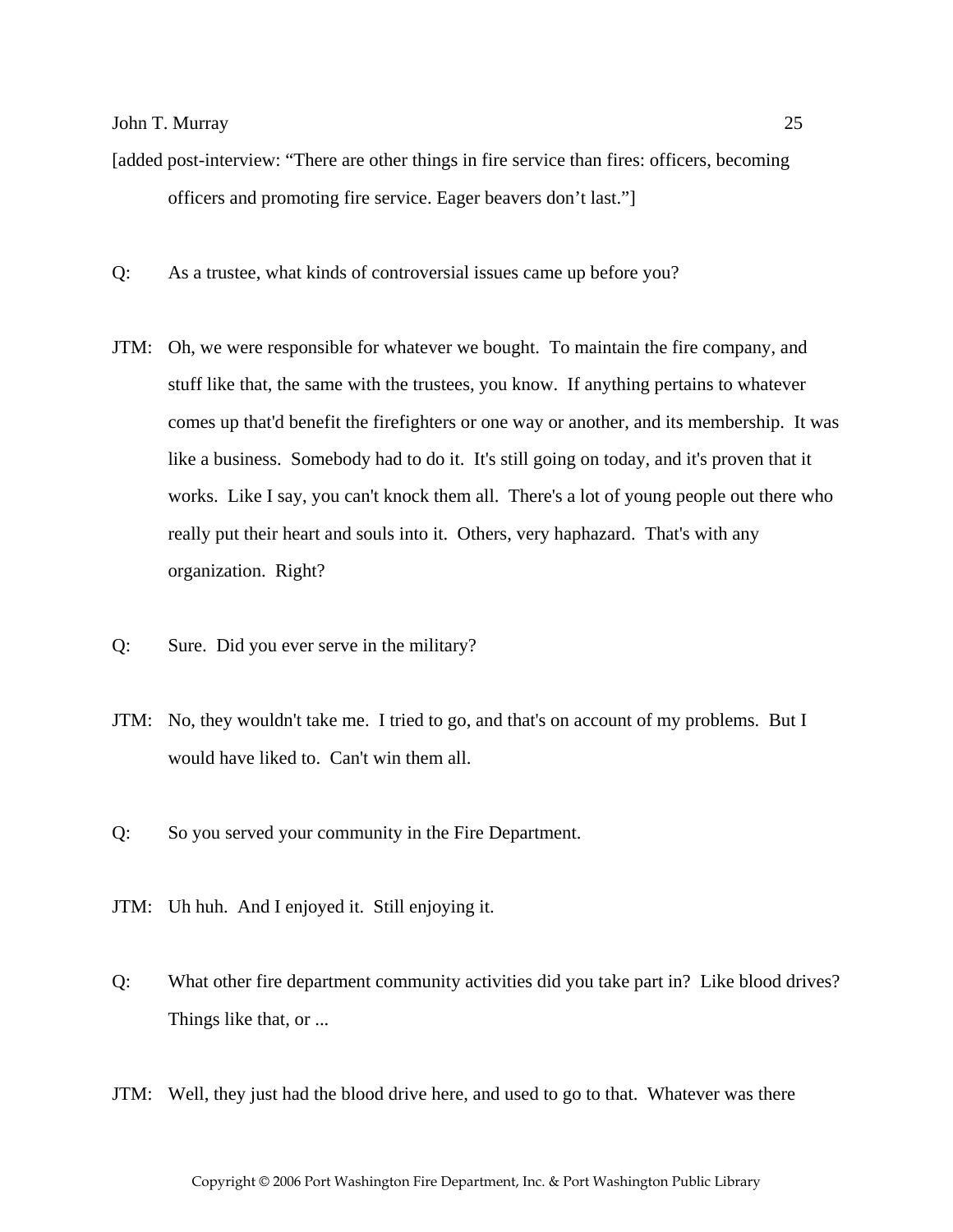whenever you were available, you tried to be part of it…

[this section deleted by interviewee]

- Q: Well, what is the most important piece of advice you would give to just ordinary citizens to prevent home fires?
- JTM: Fire prevention? Smoke detectors. Carbon monoxide detectors. Get rid of all the newspapers. I know people stack newspapers in the hallway. Unbelievable. Candles. How many people today burn candles? For what reason? Because they give off a scent and then they go to bed and all. Most, I would say seventy percent of the fires today are accidental. People smoking in bed. Candles. If it's a big fire, it took a long time to get started.
- Q: When you said seventy percent are accidenta, what about the others? Do you think ...
- JTM: Oh, it's some that are suspicious. Not many. I don't think we've had a suspicious fire here in twenty years or more. Those are handled differently.
- Q: Were you ever involved with an arson investigation?
- JTM: No.
- Q: Were you ever at a fire where you thought it might have been suspicious?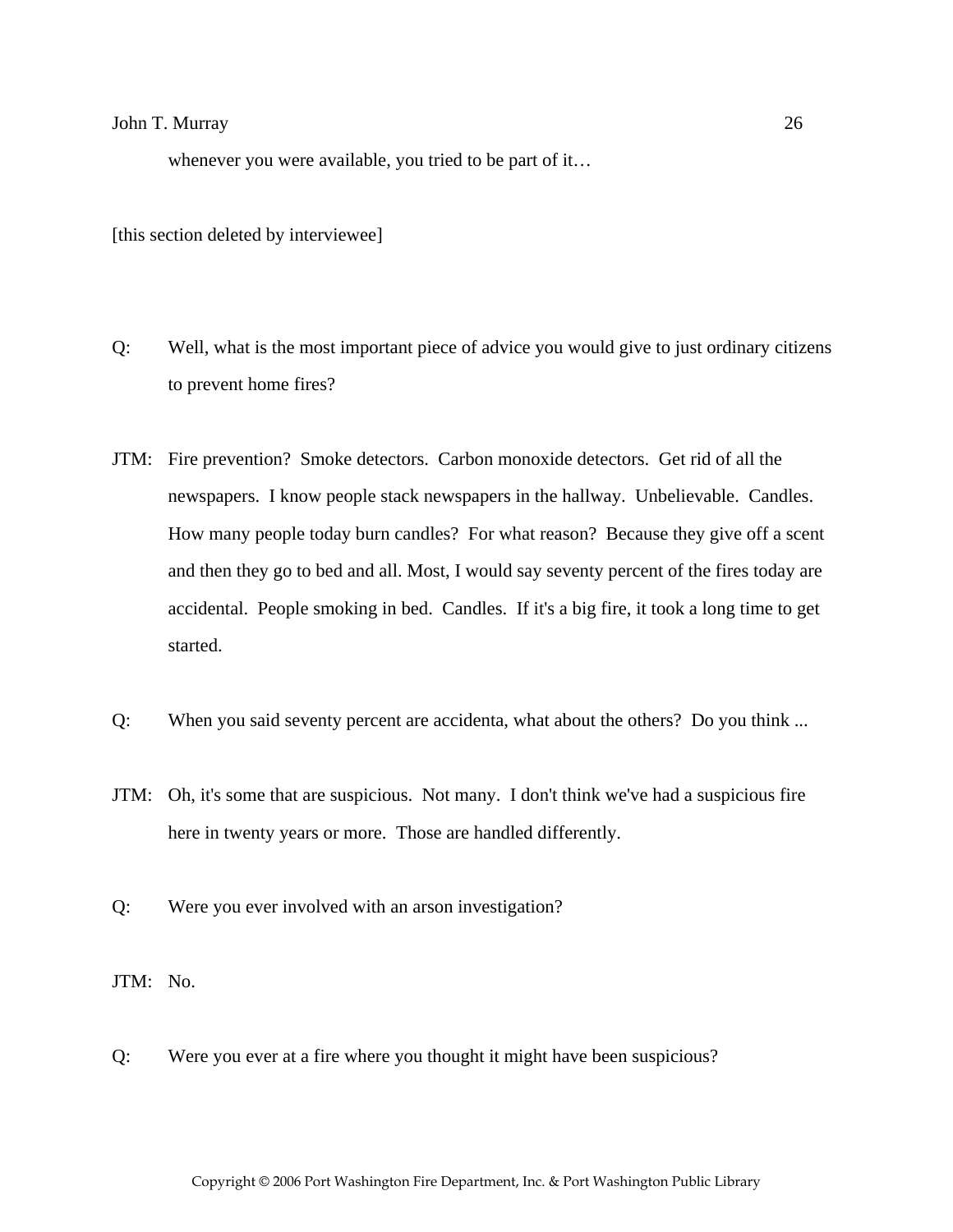JTM: Yes.

- Q: Yeah, what do you remember about that?
- JTM: The flames were kind of high when we get there. Took a long time to put it out. Any time it takes a long time, that makes it look suspicious.
- Q: Because you think that there's some other chemical involved?
- JTM: You know, that's handled with the Chief's office. That's not the firefighters' problem. That's the Chief's office.
- Q: Did you ever think of leaving the Fire Department?
- JTM: Not really, no. No, I have enjoyed every minute of it. And I still do. I think it's great to be a part of it. If I had a son, I would encourage him to do it, too. But I don't. I just had a daughter. And there's so many things, not that you're looking for anything for it, but you see some of the members that were Chief or are Chief, and they don't want to be glorified or anything, but it's a privilege. A certain community. People look up to you, say, "Boy, look at that guy. He's been one of the best Chiefs going." That makes you feel like you did a good job. Many times they say to me, "You still going to fires?" I say, "No, I don't go to fires, but I'm here." There's other things I can do. And, like I say, I've been with the Exempt Association a long time. Anywhere I live.
- Q: They know how to reach you.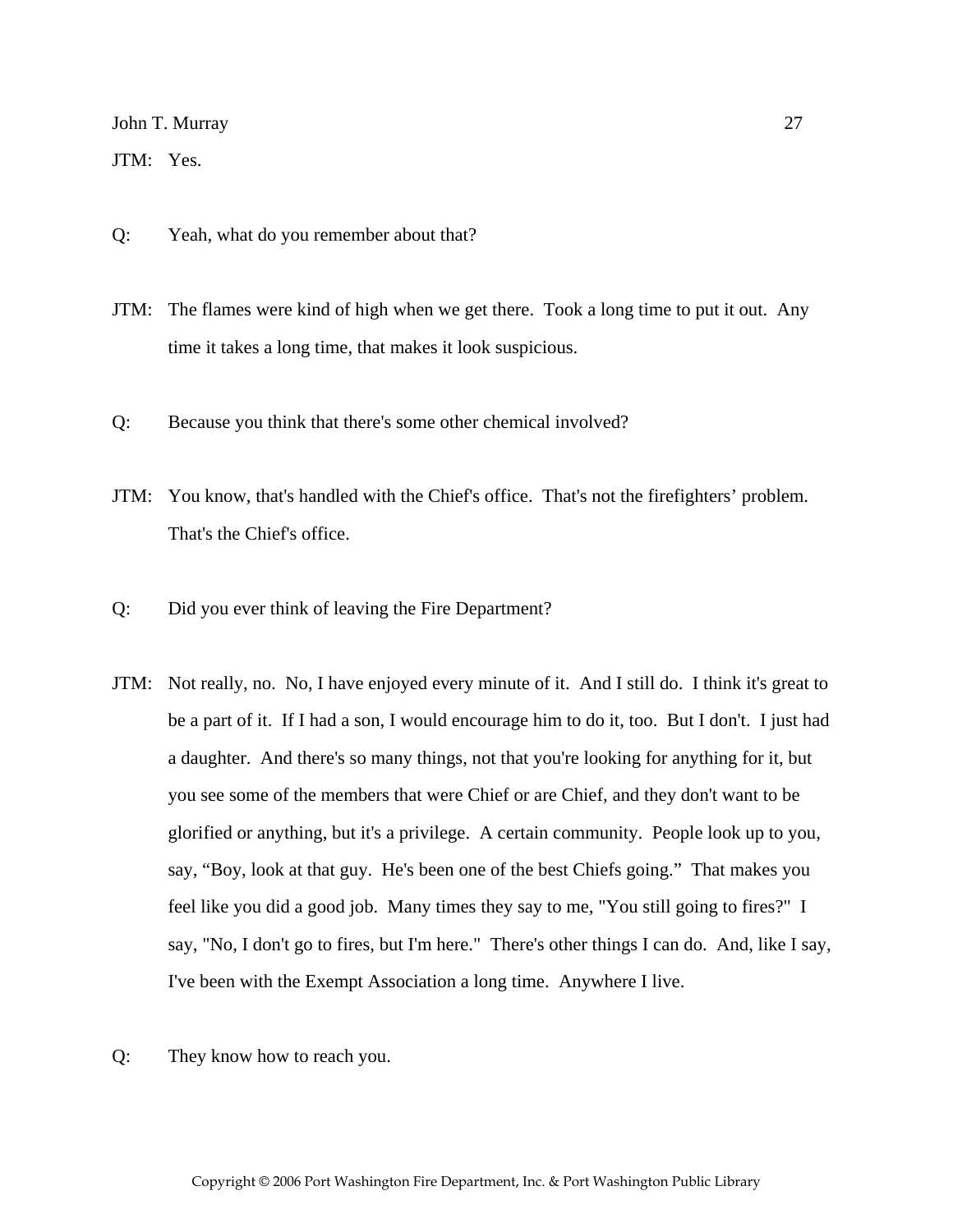- JTM: Oh, yeah. They know where I live. I'm not around here. They say "you're never home." That's right. I don't hang around home. No reason for me to hang around home.
- Q: What kinds of things do you do besides going to the firehouse?
- JTM: Oh, I go meet some old friends out there ... [END OF SIDE A; BEGIN SIDE B] ... live life. That's my motto.
- Q: Do you have grandchildren?
- JTM: One. Still in Spain today. He'll be away for ten days. That's it. I had a brother who was an ex-Chief. Not here. In New Hyde Park. Don't ask me the year he was Chief. I don't remember.
- Q: Did you ever think of becoming a paid firefighter?
- JTM: No way.
- Q: Why?
- JTM: Well, first of all, they wouldn't take me there. I had a physical problem. Here, they have different rules, and I have this physical problem. Here, they more or less--you still had to pass a physical; city's altogether different. No, I haven't been out there.
- Q: How were you and your company affected by the attacks on September 11th?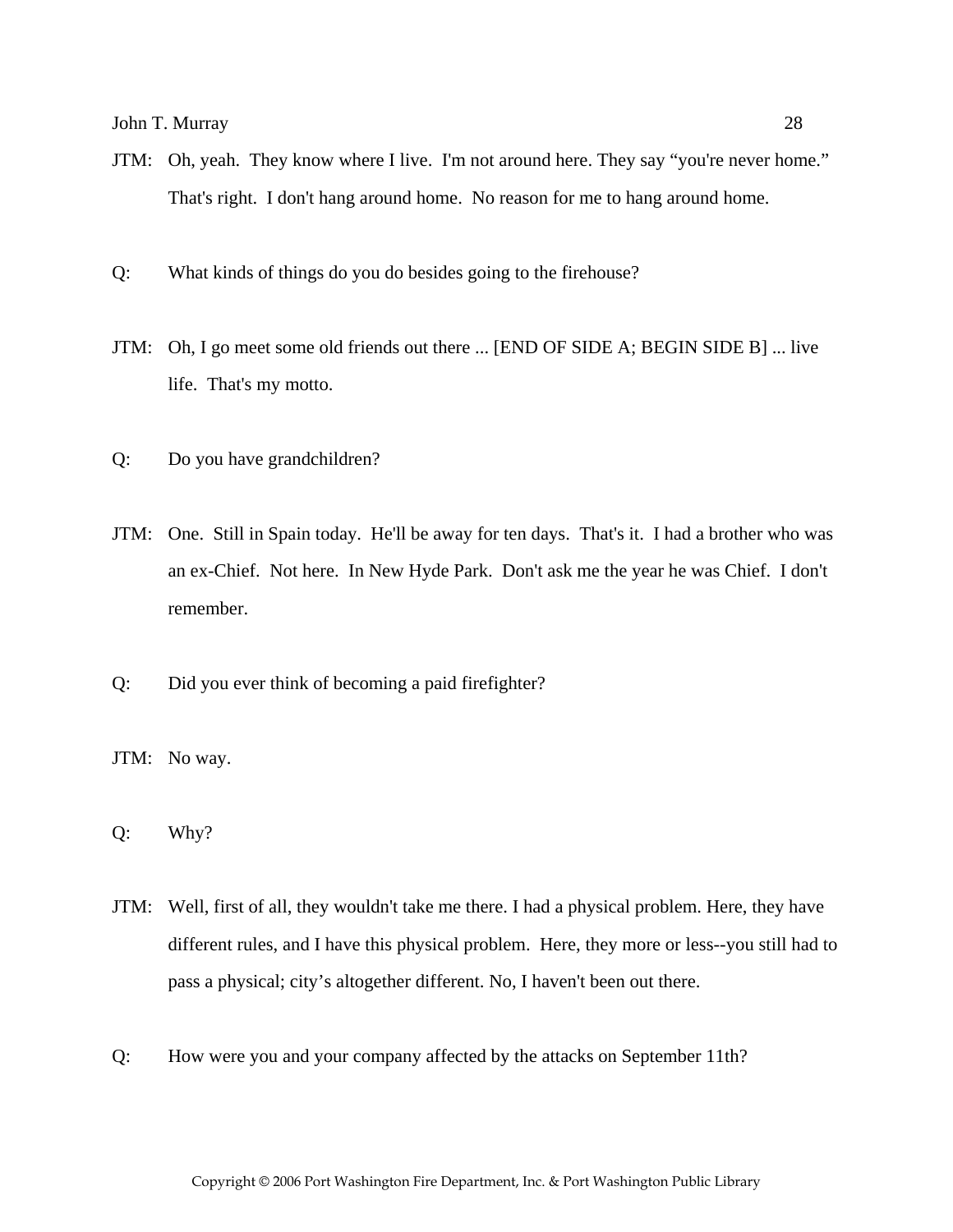JTM: Oh, we did different things to help them out.

Q: What did you do yourself?

JTM: Well, when they were collecting food and everything, like the food at different firehouses and transporting it into the city. Stuff like that. Or whatever needs that they had. We had four or five truckloads of stuff taken into the city. I was there.

Q: Were you one of the drivers?

JTM: No, no.

Q: But you went into the city with the ...

JTM: No, no, no. Oh, yeah, I went in to help them load, you know, with loading the gear and unloading it in the city out by the docks. There were so many going in and out, you didn't even have time to look up. Just unload, then go. The city [INAUDIBLE] …they're more professional. They have different ways of doing things. So you don't argue, and do your thing. Anything you can help.

[post-interview addition: "Almost everyone has one particular job, like one climbs the ladder, ones carries the hose, one drives the truck. They have specific things. We do whatever's needed at any time."

Q: Do you feel that the Port Washington Fire Department was affected by the 9/11 attacks?

JTM: It brought them closer together. Now the volunteers and the paid men, now there was more socially, it's more than that. It made a big difference. And then there are a lot of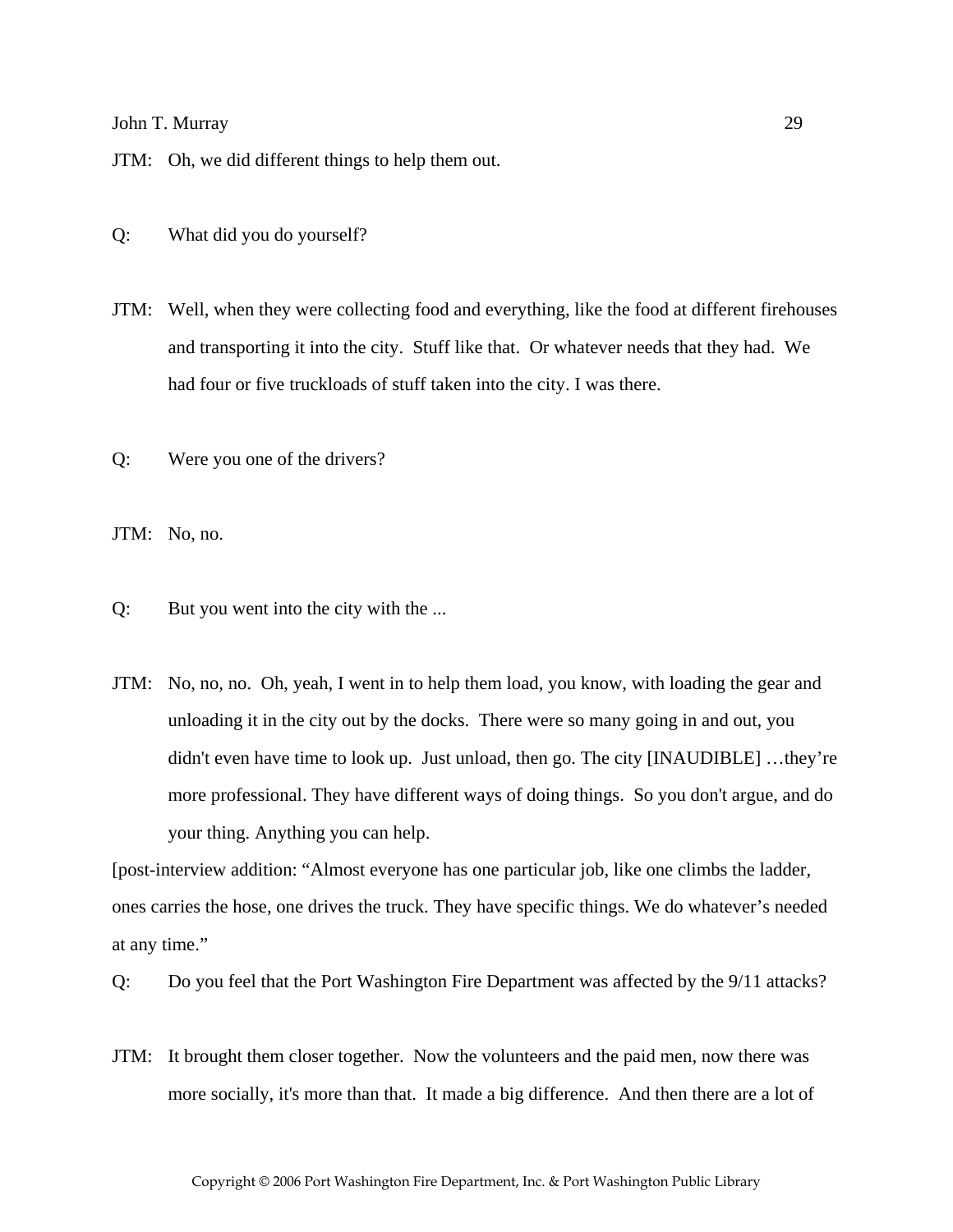volunteers that are paid firemen there, also paid firemen here in town who work for the city Fire Department. We have, I would say, a half a dozen, maybe more. We have one fellow who is a battalion chief, [Larry Hatton]...

- Q: What would you say you have learned as a member of the Fire Department that's helped you in your overall life?
- JTM: Oh, maybe to be a better citizen overall and respect for other people. Hope that they have respect for you. And do whatever you can to help someone. What else--who wants anything more? You came with nothing; you leave with nothing. That's the way I look at it. You don't want to be a hero, you just want to be helpful. There's not too many live heroes.
- Q: How would you like to be remembered?
- JTM: Just by who I am, or was. Just "local yokel." That's all. I've had good times; I've had bad times. Like everybody else.
- Q: If you had to do it all over again, would you do things any differently?
- JTM: No way. You ask any of my friends. They say, there's a couple of things you don't do anymore, but, thank God here I am. I've had a lot of fun in the fire service. I meet my old friends. I met some fellow Saturday. Comes all the way from North Carolina, just to watch the drills. But you meet people like that. They're still interested. Must have been fun. It all depends. If their interest is in the fire service, you will always know. A lot of people have lost interest, but there's reasons – as you get older, some people slow down;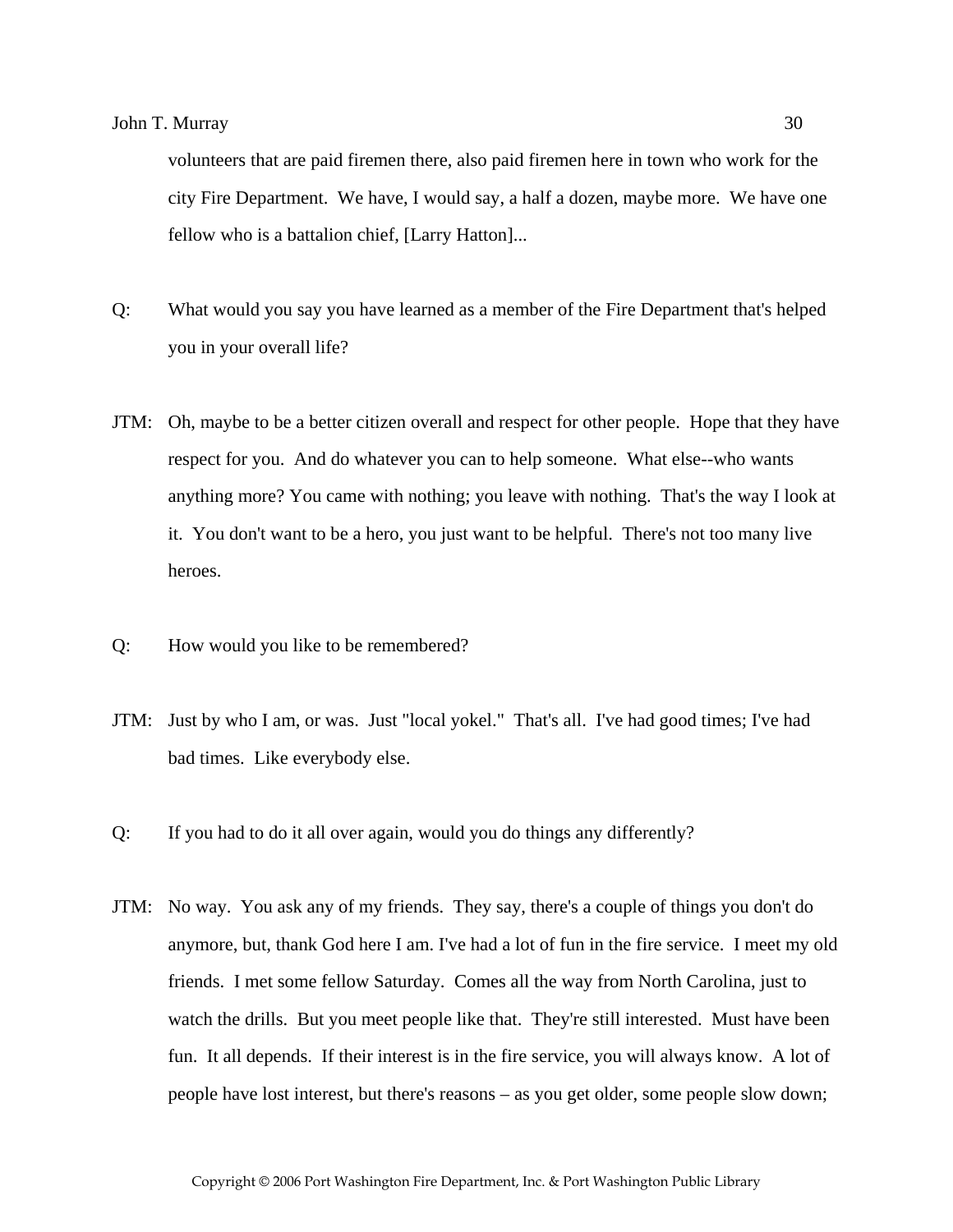some don't.

Q: Did you ever keep a diary of your ...

JTM: No.

- Q: ... experiences?
- JTM: I might put in the wrong things. [laughs] We all know what we know. What would a diary prove?
- Q: What do you think the value is of this project? The oral history?
- JTM: It's--really, it all depends on what comes out of it. That's my opinion. People can say a lot of negative things that--I don't know who you've spoken with other than me. So, you don't know what you're going to put in. I mean, what I say here, you might not even like any of it.
- Q: Oh, no. Please, your contribution is valuable.
- JTM: I hope I haven't insulted anyone with my contributions, you know. Sometimes you speak, people take it up in the wrong way. But I haven't said anything untruthful.
- Q: No, this has been a wonderful interview. Is there anything else that we didn't talk about that you'd like to comment on?